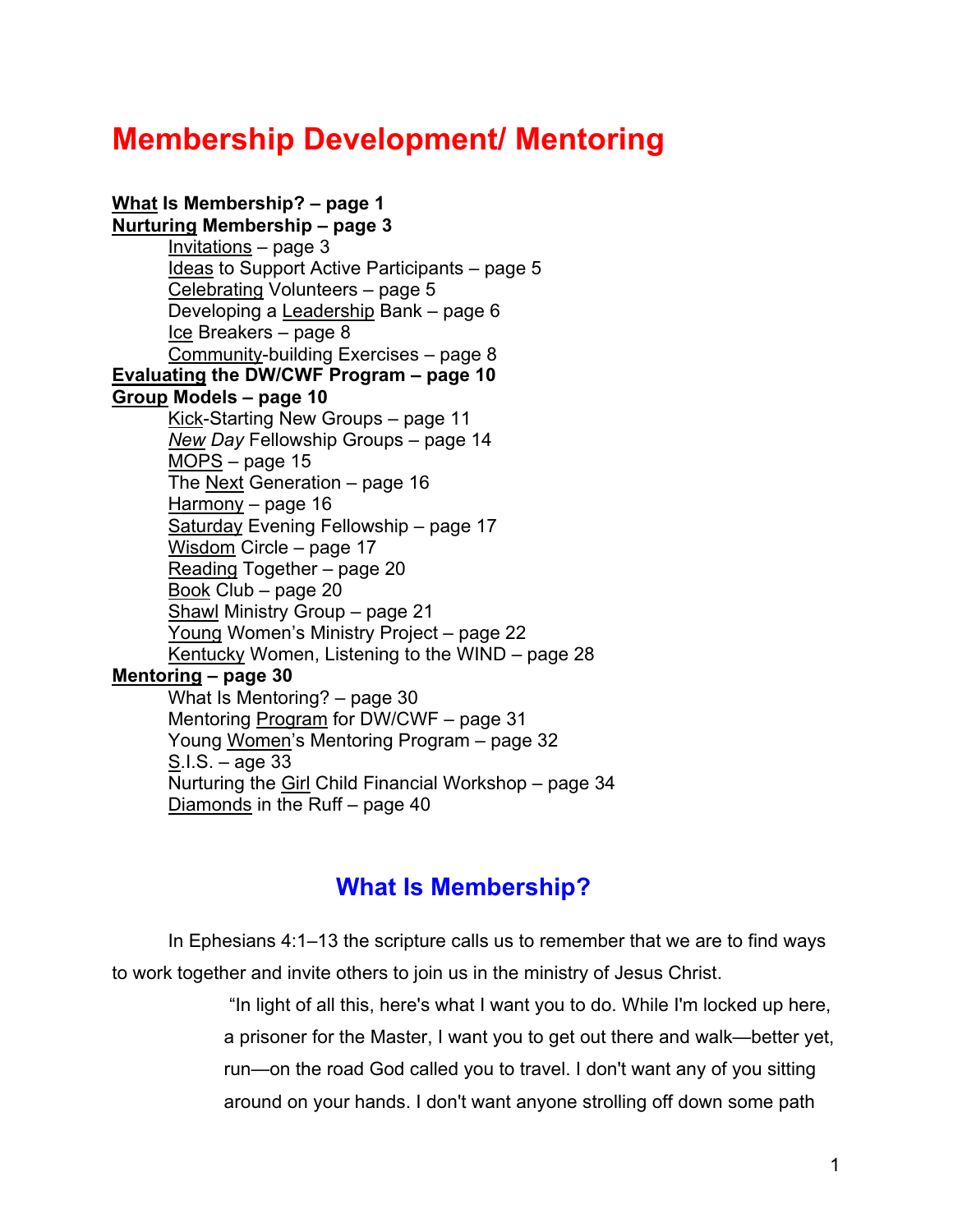that goes nowhere. And mark that you do this with humility and discipline—not in fits and starts, but steadily, pouring yourselves out for each other in acts of love, alert at noticing differences and quick at mending fences.

You were all called to travel on the same road and in the same direction, so stay together, both outwardly and inwardly. You have one Master, one faith, one baptism, one God and Father of all, who rules over all, works through all, and is present in all. Everything you are and think and do is permeated with Oneness.

"But that doesn't mean you should all look and speak and act the same. Out of the generosity of Christ, each of us is given his own gift… He handed out gifts of apostle, prophet, evangelist, and pastor-teacher to **train Christians in skilled servant work, working within Christ's body, the church, until we're all moving rhythmically and easily with each other**, efficient and graceful in response to God's Son, fully mature adults, fully developed within and without, fully alive like Christ."<sup>1</sup>

As we read in the scriptures, membership is not about numbers. It is about providing opportunities for developing our faith and finding avenues to express our spirit-filled faith. In 1949 when Christian Women's Fellowship was created, the design for the original structure was interpreted by some to communicate that every woman was a member of CWF. In reality, the bylaws as printed in the CWF Leaders Manual from 1979 state, "Women who are members of the Christian Church and others who accept the purpose of the Fellowship shall be considered potential members of the Christian Women's Fellowship."<sup>2</sup> This statement was intended to make every woman feel she was welcome and had a place in this ministry. That is the intent of this module, to provide tools and opportunities for you to invite women of your communities to participate in the ministries of Disciples Women/CWF.

 $\overline{a}$ 

<sup>1</sup> Scripture from *The Message* by Eugene H. Peterson, copyright (c) 1993, 1994, 1995, 1996, 2000, 2001, 2002. Used by permission of NavPress Publishing Group. All rights reserved. Emphasis added. <sup>2</sup>Sample Bylaws Article III, Membership, Revised 1988.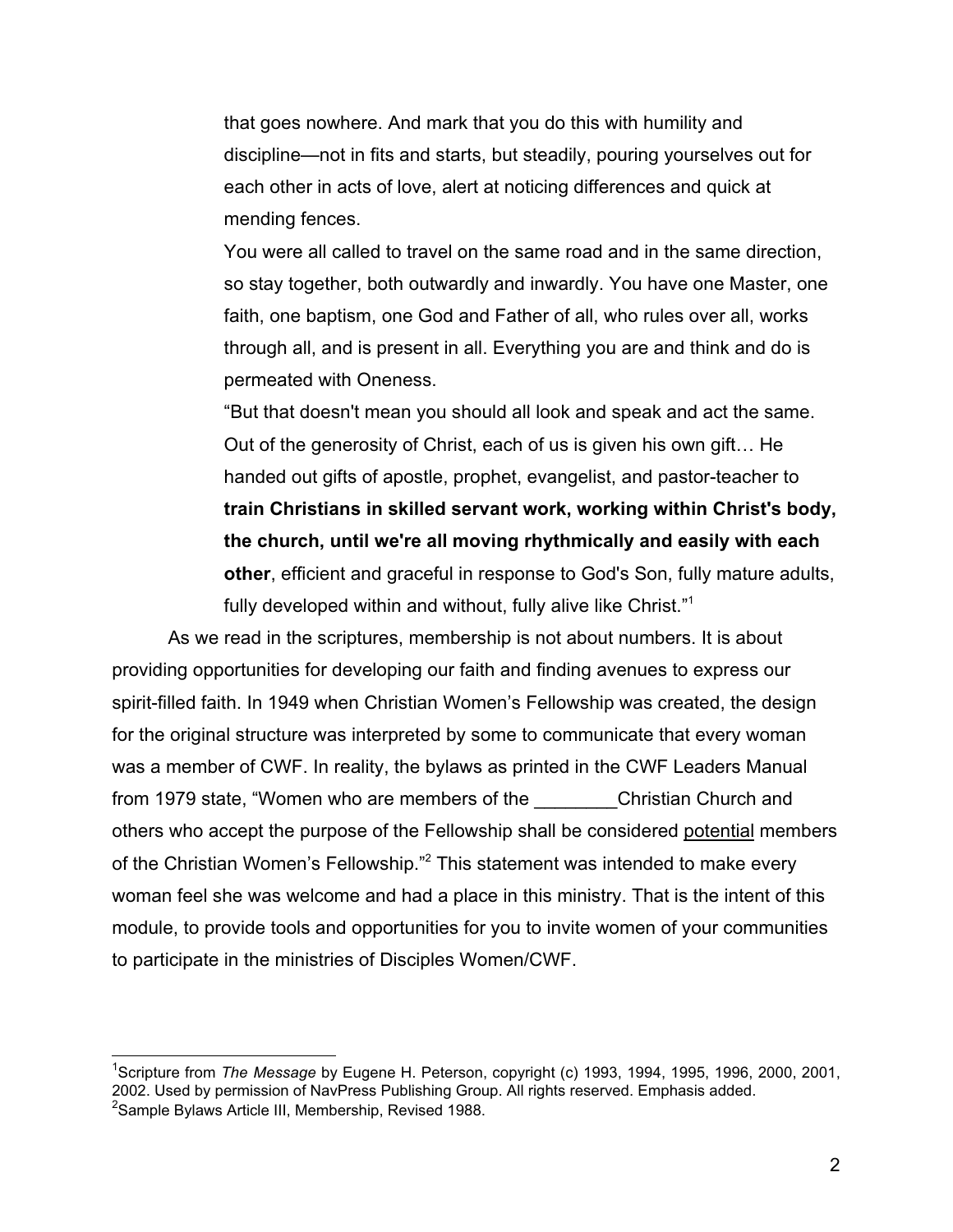# **Nurturing Membership**

# <span id="page-2-0"></span>**Invitations**

It really is all about the invitation; having multiple opportunities to invite is important. The more places women find to make their way into your fellowship, the more women will join you. It is important to have diverse entry points in the timing and nature of events. It could be you have meetings after church, weekday afternoons and evenings, or weekend mornings, afternoons, or evenings. You could have different types of activities that will appear to different women.

Some women are bold enough to walk into a group or event on their own, but they are much more likely to attend if they are invited. So it is all about the invitation.

### **Invitations Can Come in Many Forms**

- Your newsletter remember to include all the information about what your group does and who is invited. Spell out Disciples Women and Christian Women's Fellowship rather than using DW or CWF. Do not use abbreviations for any church groups.
- The same information can go into your bulletin.
- Personal notes of invitation are always helpful.
- A personal phone call.
- A face-to-face invitation is the most effective invitation, followed up by a phone call.

Use questions such as: "Would you attend the event with me?" "Can I pick you up for Bible study?" "I think you would enjoy this experience; will you come with me?"

### **Hints for Written Invitations**

- Be sure to include all the information: who, what, where, when, and how much.
- Assume people know nothing about the gathering.
- Again, do not use acronyms such as DW or CWF.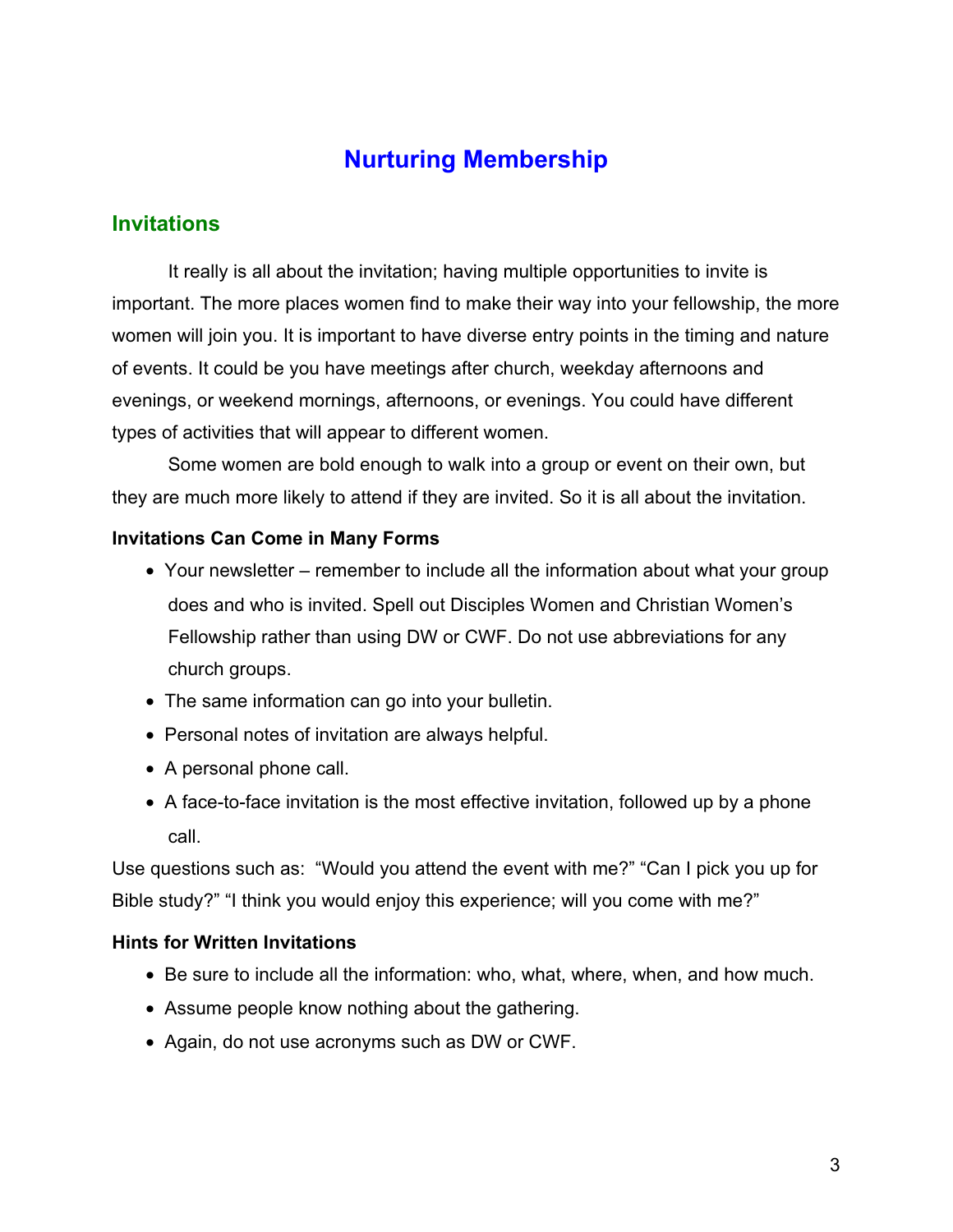- Make sure the invitation appears in print in as many places and opportunities as possible.
- Most people need to see it about six times to really notice.

# **Hints for Personal Invitations**

- Look around your life and keep a list of women you would enjoy having at your meetings and women you think would enjoy your gatherings.
- Look around the congregation for women in all situations of life who need to be in fellowship, including women of different ages; different marital , health, or economic status; different abilities; different roles or jobs.
- Create a list of people to talk to this week at church or on the phone. Let them know you are inviting them because you want them to feel included, not overburdened or guilty.
- Plan to talk to and invite at least one woman to a gathering each week.
- Show interest and concern for every new member of the congregation by inviting them to meetings.
- When new members attend their first meetings, personally introduce them to several active members of your fellowship.
- Make sure new members are aware of all the opportunities available to them through Disciple Women/Christian Women's Fellowship. One way to accomplish this would be to create a welcome packet including information about DW/CWF ministries in your congregation such as: *New Day* magazine*,* flyers on regional activities for women, a yearbook and calendar, a directory for your DW/CWF, a recent copy of the congregational newsletter in which Disciples Women/CWF news is carried, and a talent and activity card, to be filled out and returned within a week.
- Identify people with specific gifts or talents and ask them to do a specific task for an event or gathering. The hope is once they have had an experience of the group they will want to continue.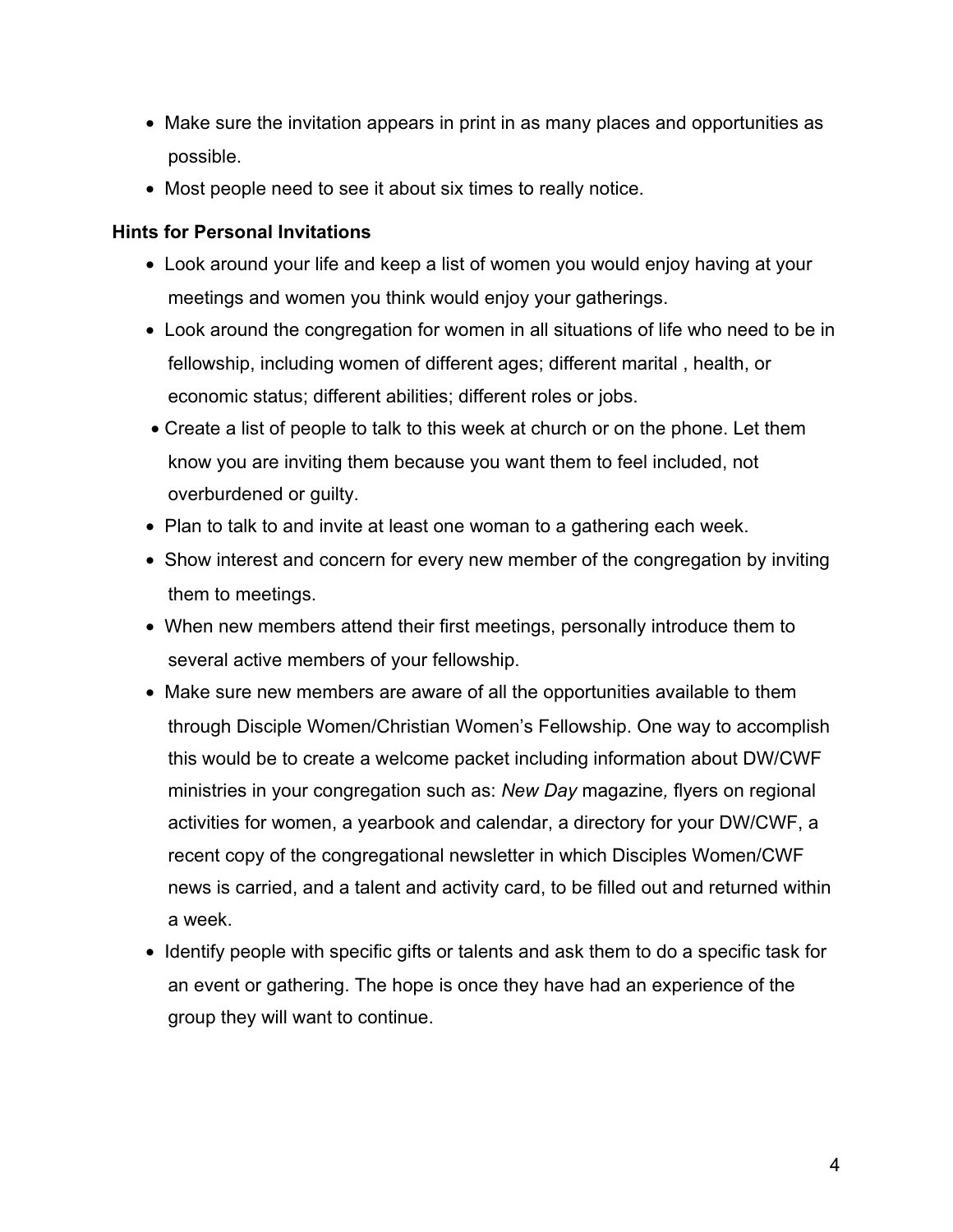# <span id="page-4-0"></span>**Ideas to Support Active Participants**

- Identify one person in your group who will call, invite, and keep track of your active participants.
- Take note of women who were not present at the meeting and assign a different member to call after each meeting or event just to say, "I missed you."
- Send regular notes informing members of your meetings and events and any changes.
- Follow up with members who move by encouraging them to join a congregation and DW/CWF near their new home.
- Create a calling team to call and ask your members for prayer requests monthly. Pray for them regularly.
- Send an encouraging, uplifting note or card monthly to support each member. You could have one person or several do this. It could be a responsibility of calling team members.
- Use the talents of the women, inviting them to take part in different activities, according to their specific abilities.
- Provide childcare so that young mothers will be encouraged to attend.

# **Celebrating Volunteers**

In Matthew 25:34–46, we find the passage that tells of serving "the least of these," or someone who is overlooked or ignored. Benjamin Franklin said, "No one is useless in this world who lightens the burden of it for someone else."

Church activities and events would not happen without volunteers. Volunteering is offering time, energy and skills with no expectation of reward. Volunteering is a response to our relationship with God and to our sense of responsibility for mission. Volunteers are rarely recognized in a formal way, but by celebrating the efforts of volunteers we create opportunities to raise awareness about the vital contributions they have made and continue to make in the church and in the community.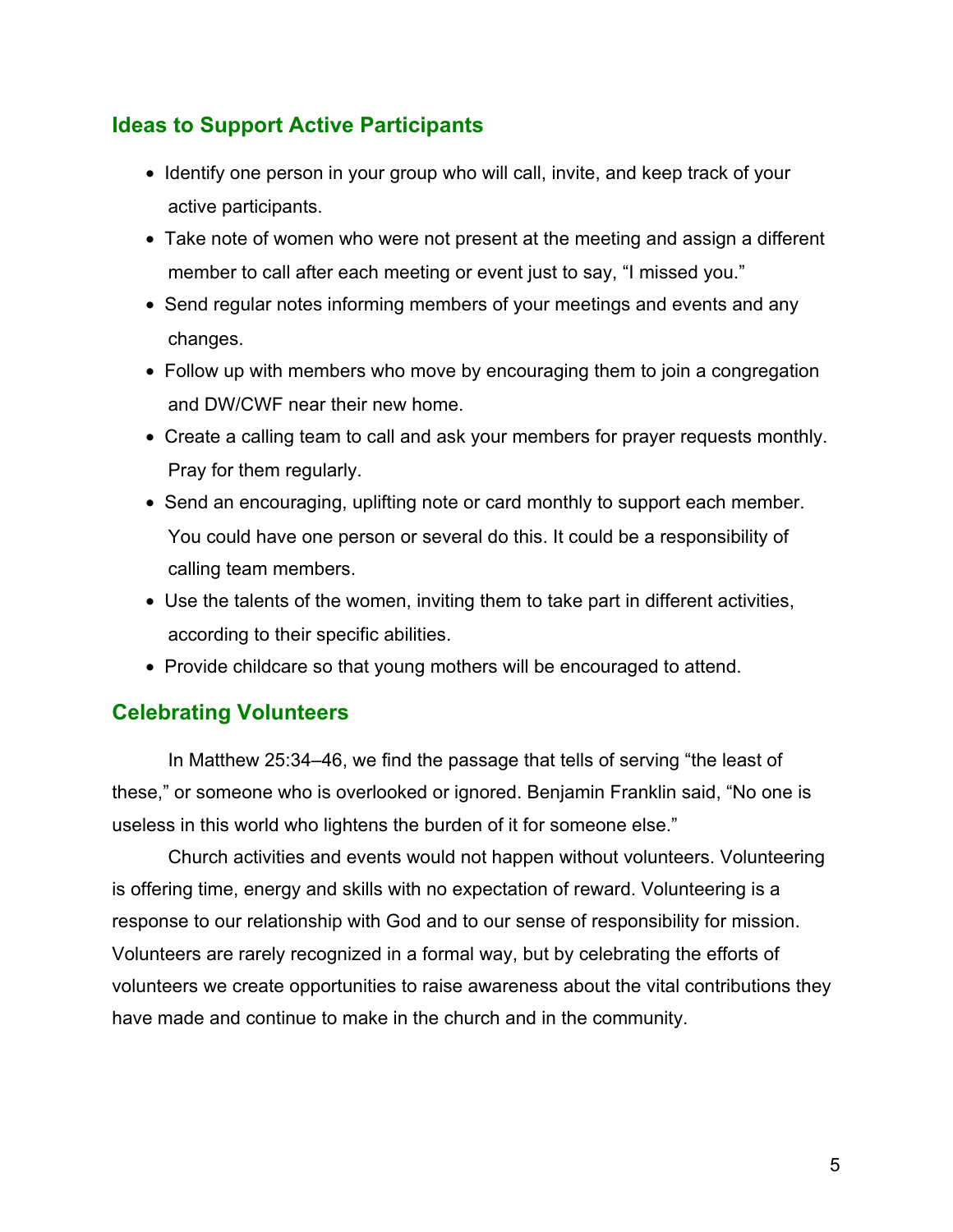<span id="page-5-0"></span>Volunteer recognition happens informally every time a "thank you" is offered. Volunteers can also be recognized through celebrations and events planned in their honor. Here are some suggestions for honoring volunteers:

- A personal thank-you through a note, telephone call or in person.
- A certificate to recognize an outstanding effort
- A thank-you in the newsletter
- A thank-you as part of announcements in church
- At the evaluation meeting following a special event, provide a small gift, or a special brunch or lunch for committee members
- Send a contribution to the Women's Endowment Fund or the person's favorite charity in the person's name

# **Developing a Leadership Bank**

Many dedicated members of the DW/CWF in a congregation would, if asked, serve in positions of leadership and decision-making. Having a file of potential leaders, perhaps compiled by the membership director or committee, makes the nominating committee's task easier.

# **Sample File Cards**

A sample of a personnel resource file card appears below. This may be adapted to fit the needs of any DW/CWF.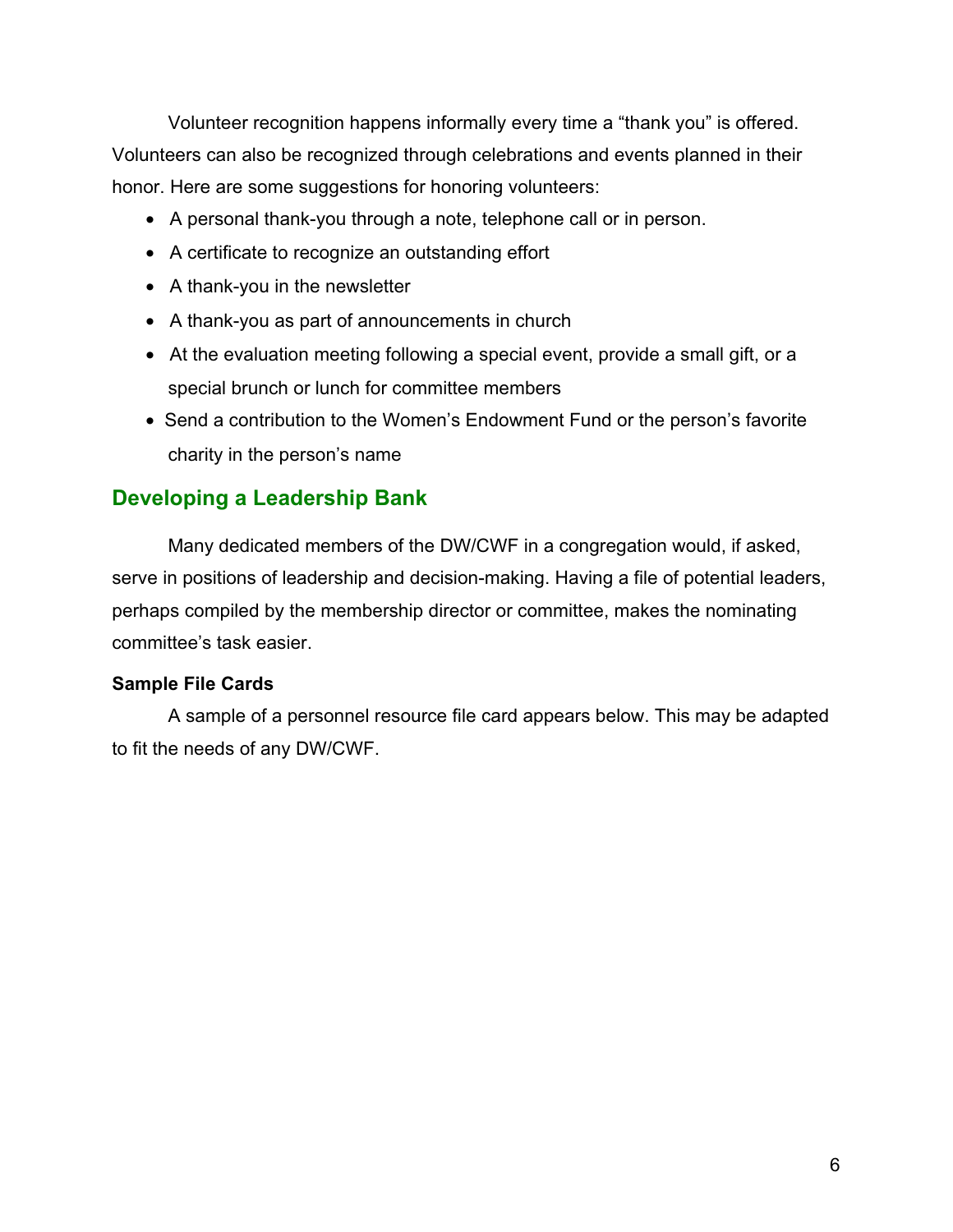| <b>FILE CARD</b>                                            |      |  |
|-------------------------------------------------------------|------|--|
|                                                             |      |  |
|                                                             |      |  |
|                                                             |      |  |
|                                                             |      |  |
| Occupation:<br><b>Present Position:</b>                     |      |  |
| Age Group: Above 55 ; 40 to 54 ; 30 to 39 20 to 29 .        |      |  |
|                                                             |      |  |
|                                                             |      |  |
|                                                             |      |  |
| Previous leadership experience (if any)                     | Back |  |
|                                                             |      |  |
|                                                             |      |  |
| <u> 1989 - Johann Stoff, amerikansk politiker (d. 1989)</u> |      |  |
|                                                             |      |  |
|                                                             |      |  |
|                                                             |      |  |
|                                                             |      |  |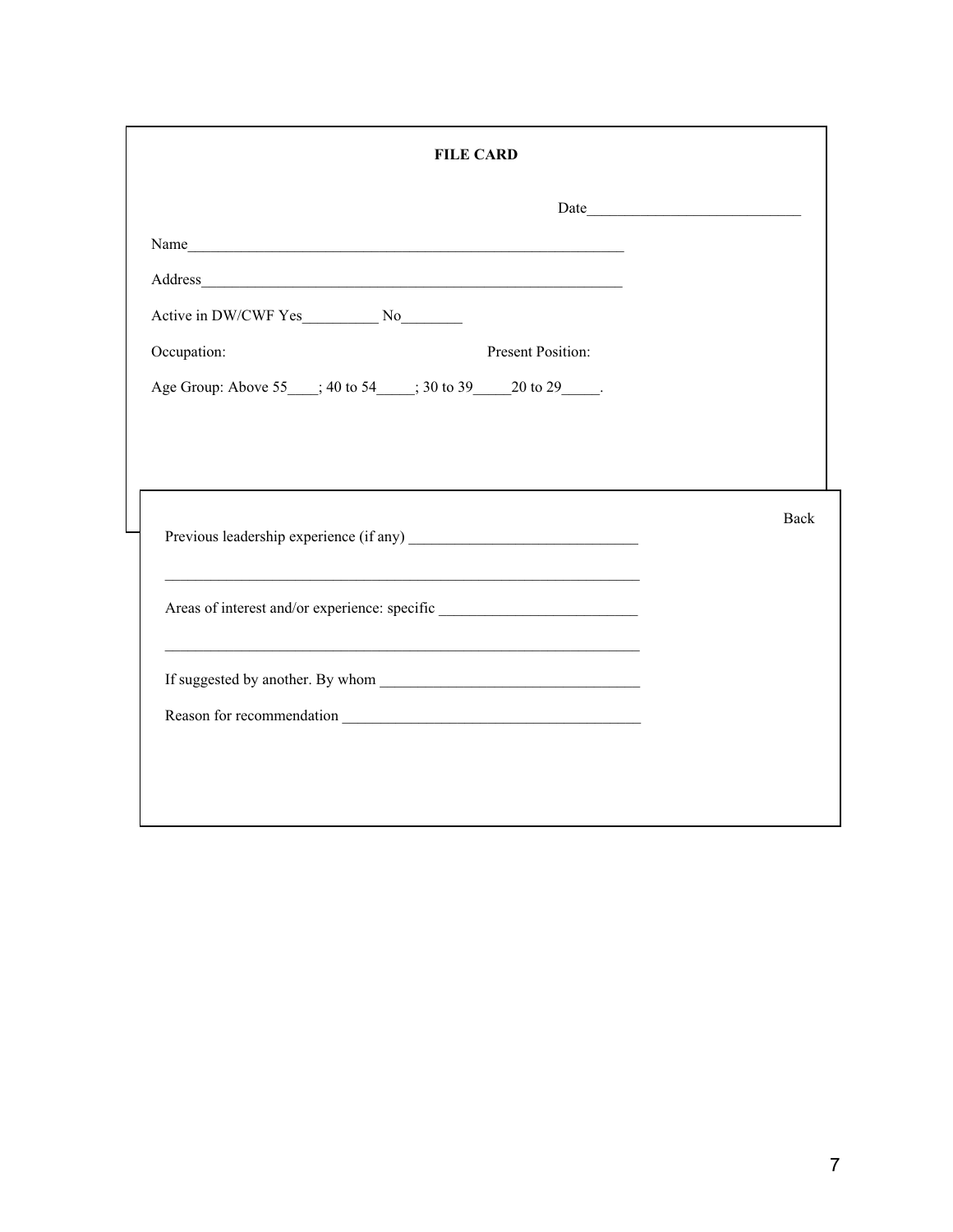### <span id="page-7-0"></span>**Ice Breakers**

Ice breakers are exercises that quickly help the gathered community get to know one another.

### **Common Ground**

Separate the people into groups of four to six. Give each group a sheet of paper and ask them to write down as many things they can think of that they have in common (body parts don't count) Quickly share two or three things from each group around the room.

#### **Age Line**

Ask people to make a line from youngest to oldest. Separate the group in two and take the middle person (and those following) down to stand in front of the youngest person. This way everyone should be with someone at least one generation away. Ask them to share a favorite song, movie, or book from high school times.

#### **Month Groups**

Invite people to gather in the month of their birthday and share how birthdays were celebrated in their families.

#### **Thirty-second Introduction**

You will need a bell, buzzer, or some way to keep time. Ask people to gather into pairs and give them three minutes to share as much about themselves as they can. Each partner will then get to introduce the other to the group in thirty seconds. You will need to tell them before they begin that you will be timing them and ringing the bell when the 30 seconds are up.

# **Community-building Exercises**

Community-building exercises are activities to help a group get to know more about one another in order to better work together.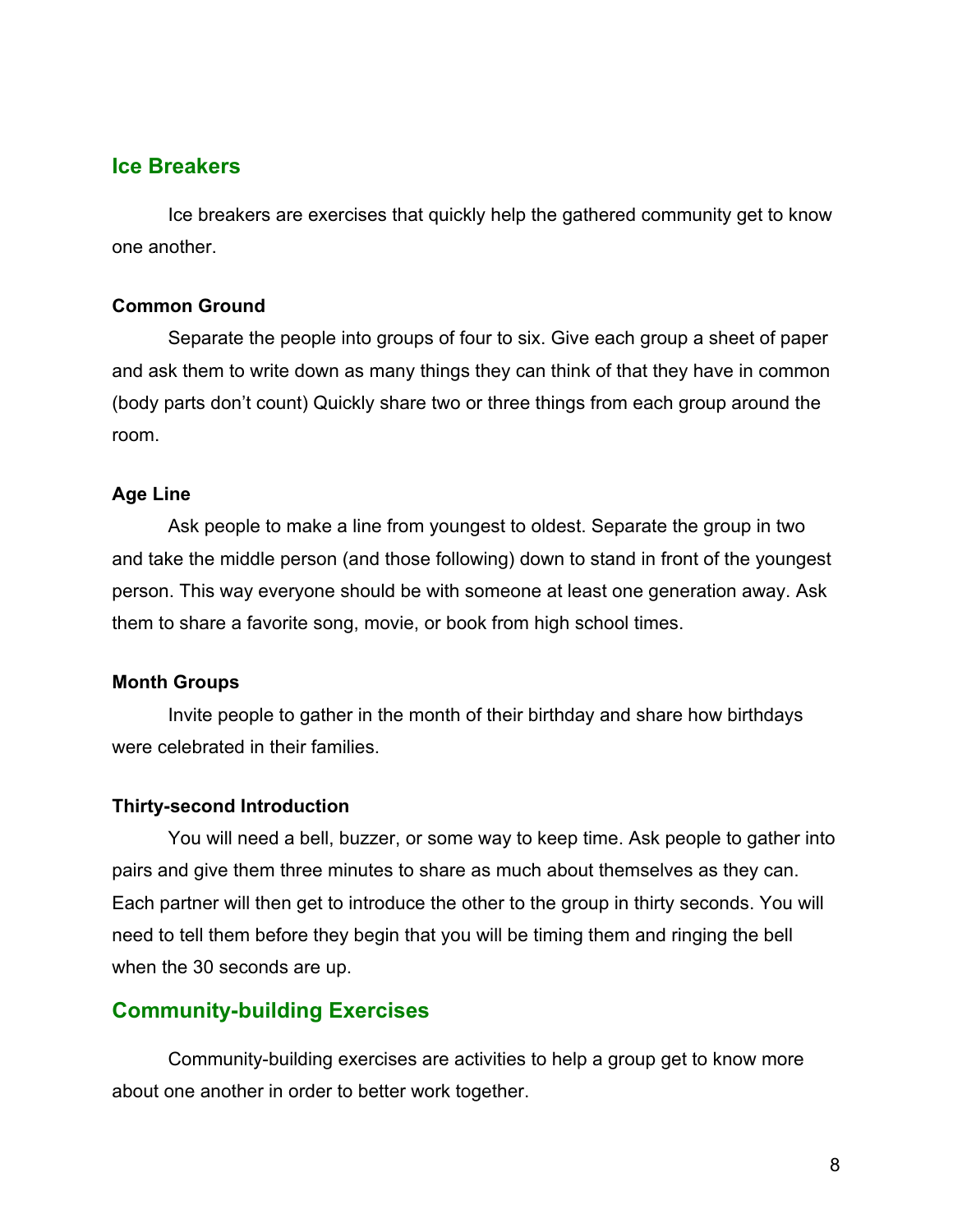### **Journal**

Bring an inexpensive notebook or journal for each participant. Invite participants to write their names in the front and three things about themselves, then pass the journal to the next person. . This continues until each person has written in all the books. This will take some time, but when you are finished each person will have something written to remember who was at the event. Women can be divided into small groups of three or four to share what is written in their journals. This can be used again for other exercises. You can invite them to share the best advice they have ever been given and they will have an advice column to take home. Or they can share their favorite books, and then they will have a book list to take home. Think about the theme of your meeting and create accordingly.

#### **Sell the Candy**

Set out a variety of candy bars and, after creating groups of four or five, give each group five minutes to decide how to sell the candy bar to all the other members. Give each group time to share its sales pitch.

#### **Sell the Project**

I have used this process to get a leadership group to look through the DW Service/ Action material. Set all the flyers you receive from the Office of Disciples Women and give each group five minutes to choose one of the projects and convince the group that theirs is the project you should use. This allows participants get a better idea of what projects are available and how to work together, and the whole group may select a service project for the new year.

#### **Build a Recipe**

Set the worship table with fresh fruits, vegetables, breads, and grains. Separate the participants into groups and hand out random items from the worship table. The group's task in five minutes is to create a recipe using those items that they would eat. Have each group share its recipe.

### **Calendar Pictures**

Find or create a set of large pictures and put a scripture passage with it. Old calendars often work well for this. Set them around the room on the floor and ask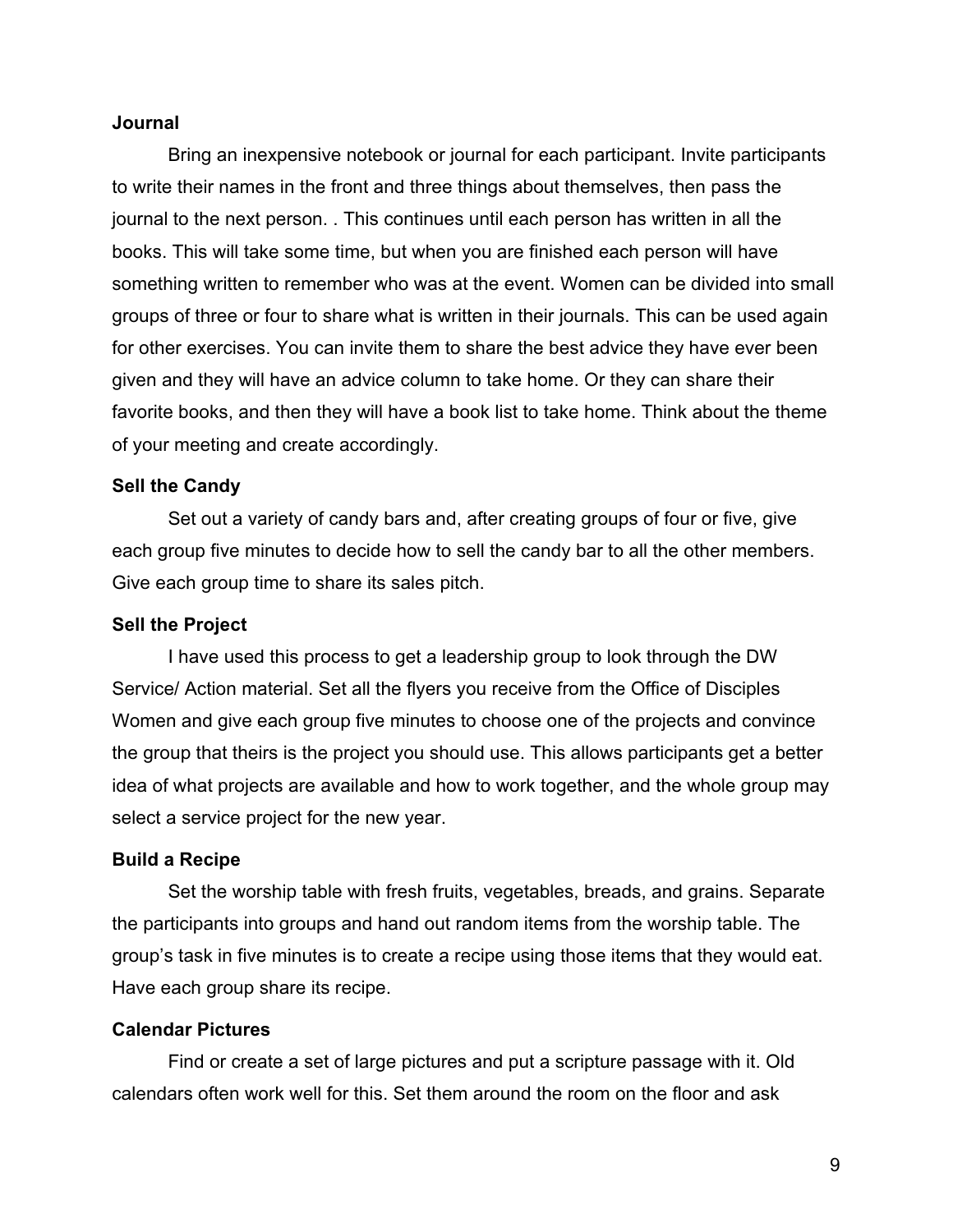<span id="page-9-0"></span>participants to move to the picture that speaks to them. Once they have formed groups, have them share why they chose that picture or scripture

### **Write a Poem/Song**

Invite the participants to write a song or poem that includes each of their names and at least one thing about each person. Then they will sing or speak the song or poem for the rest of the group.

# **Evaluating the DW/CWF Program**

If an evaluation of the DW/CWF structure and organization has not been done within the past few years, the membership committee may wish to recommend one to the executive committee. Possible questions for such an evaluation are:

- 1. To what extent has the DW/CWF tried to reach all women of the congregation? What methods have been used?
- 2. Does DW/CWF meet the needs of women? In what ways?
- 3. Are women using their time and talents in other ministries in the congregation?
- 4. How much time do we expect members to give to DW/CWF in addition to their regular involvement in congregational life?
- 5. Does DW/CWF keep records of the interests and involvement of the women of the congregation?
- 7. Does DW/CWF provide opportunities for all women to meet other than in the regular monthly meeting? Is an occasion provided for recognizing the variety of women's ministries?
- 8. What means can be developed to enlist support of outreach ministry among those who do not attend the meetings?

# **Group Models**

This section includes group ideas for a variety of fellowship activities. Remember, however you gather women together, you are called by God to be community and to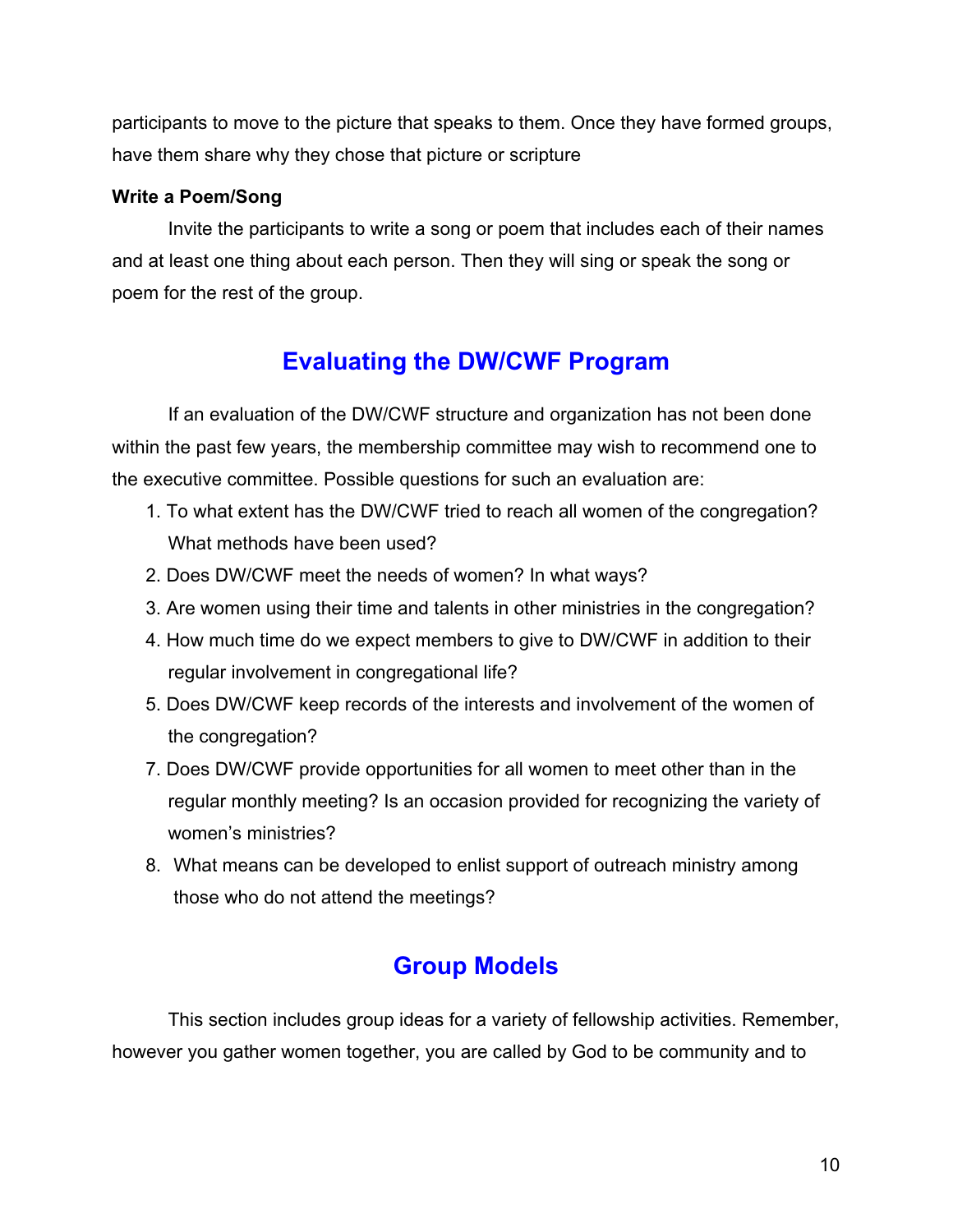<span id="page-10-0"></span>follow the path of Christ. So find a way to keep God at the center of each gathering and pray for each new project before you begin.

# **Kick-starting New Groups<sup>3</sup>**

How do you get something new started with women in your church?

This is one of the key questions women of CWF are asking. And just asking puts you on the cutting edge. Being on the cutting edge doesn't mean you have all the answers, but it does mean you can see what's coming, and you have a chance. You can do what you have always done (and you will continue to get what you always get!) or you can see your role in the new thing that God is doing.

# **So How Do You Start?**

- Deal with past and present
	- Spend three minutes or less lamenting all that has changed.
	- Look at all the limitations, obstacles, problems.
	- Recognize the ministry that has been.
	- Celebrate what is being done with women in your congregation.
- Prepare for change
	- Begin with prayer and scripture:
	- Read Isaiah 43:18–19:
		- *Do not remember the former things,*
		- *or consider the things of old.*
		- *I am about to do a new thing;*
		- *now it springs forth, do you not perceive it?*<sup>4</sup>
	- Read 2 Corinthians 5:17:
		- *Anyone who believes in Christ is a new creation.*
		- *The old is gone! The new has come*! 5

 $\overline{a}$  $^3$ Material originally written by Susan Gonzales Dewey, with some ideas from Ruth Richardson

<sup>4</sup> Scripture taken from the *New Revised Standard Version Bible,* copyright 1989, Division of Christian Education of the National Council of the Churches of Christ in the United States of America. Used by permission. All rights reserved.

 $^5$ Scripture taken from the Holy Bible, NEW INTERNATIONAL READER'S VERSION®. Copyright © 1996, 1998 International Bible Society. All rights reserved throughout the world. Used by permission of International Bible Society.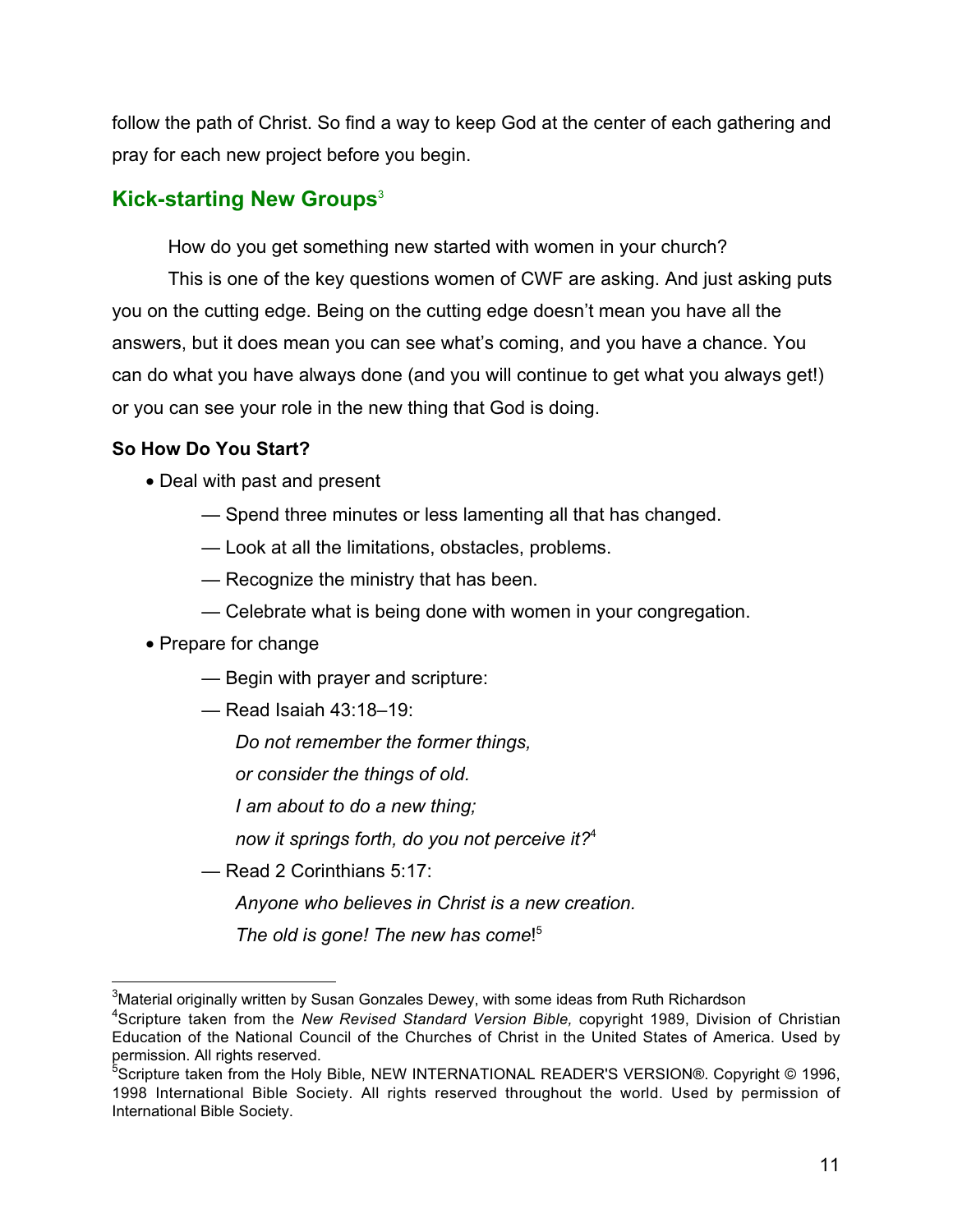— Read Matthew 28:

*The Great Commission*

*The Great Commandment*

— Read the Purpose Statement of CWF:

*To provide opportunities for spiritual growth, enrichment, education and creative ministries to enable women to develop a sense of personal responsibility for the whole mission of the Church of Jesus Christ.*

# **So What Do You Do after You Have Prepared Yourself So Well?**

- Pray
	- —Give God praise and thanks for all God's blessings in the past, presently and the many good things God will do.
	- For each woman in your church.
	- Then listen.

Not for what you want for your church.

Not for what you think the women want.

But for what God is calling you to do in this time and place.

- In Esther 4:14, we read these words, "Yet who knows whether you have come to the kingdom for such a time as this?"6 Disciples Women know who you are as women of faith, wisdom, experience. Know that you have an exciting opportunity to create, empower, foster, birth, and be partners with God in the *new thing* God is doing.
- Look around the church and see if you can find at least three women with something in common, (age, life situation, interests, need).
- Call women together around a meal or dessert
- Invite them personally
- Call to remind them

 $\overline{a}$ 

• Provide opportunities to get to know one another

<sup>6</sup> Scripture taken from the *New King James Version*. Copyright © 1979, 1980, 1982 by Thomas Nelson, Inc. Used by permission. All rights reserved.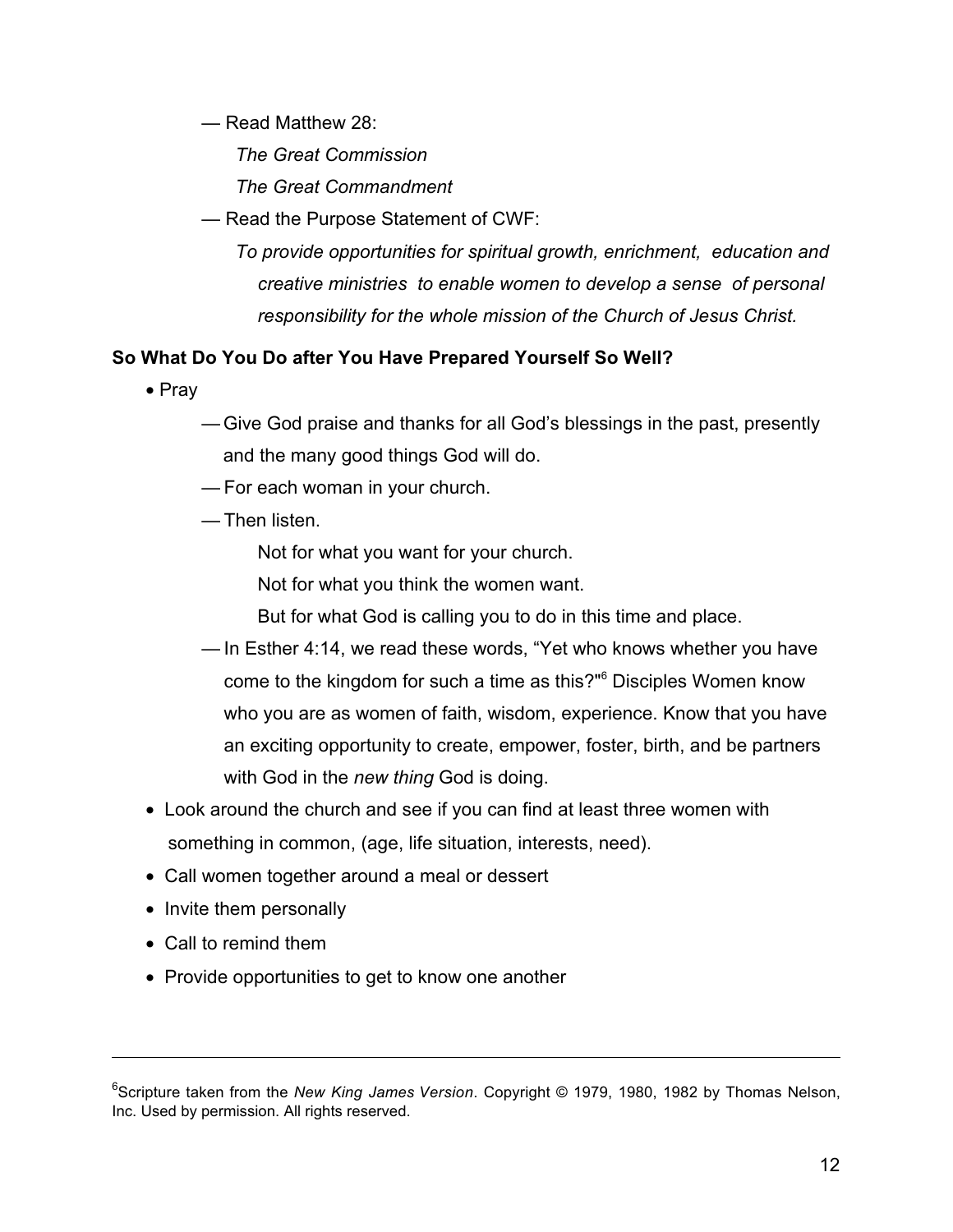- Plan with them the next when, how, where
- Listen to the women you have gathered about the best time and place
- Provide childcare whenever possible
- Give lots of suggestions about resources.

Three models all followed a similar pattern for getting started:

- 1. A Saturday evening Bible study once a month, in homes with dessert served. Two hours, using Serendipity materials and the Bible study in the DW/CWF materials.
- 2. A Sunday afternoon monthly meeting with childcare provided at the church. Lunch is shared. Meetings last an hour and a half to two hours with a variety of topics each month, including Bible study, speakers, crafts, and programs from CWF general program book.
- 3. A three-hour meeting on Wednesday night, once a month. One hostess provides childcare and children's dinner while two other women provide dinner for the group. Time schedule is dinner from 6 to 7 p.m., Bible study or personal sharing from 7 to 8, and crafts (even for the craft-challenged among us) from 8 to 9.

### **Things to Remember**

**Fact 1:** Small is beautiful! Surprise! The optimal size for a group is about seven. Thus, our focus should not be on forming one or two large groups, but on forming a number of small CWF groups within our churches. Lyle E. Schaller writes: "A huge body of research suggests that small groups begin to lose some of those many advantages that are a part of small group dynamics when the size exceeds seven participants."

**Fact 2:** People are intimidated by groups that are already in existence and are much more likely to want to be part of the formation of a new group. The survival of DW/CWF has everything to do with starting new circles, made up of women in the community. As Schaller writes: "Recognize that more people will be interested in helping pioneer the new, but fewer will display interest in joining a long established organization or group." These circles may then become doors into the church itself! Here are some tips for starting a new group: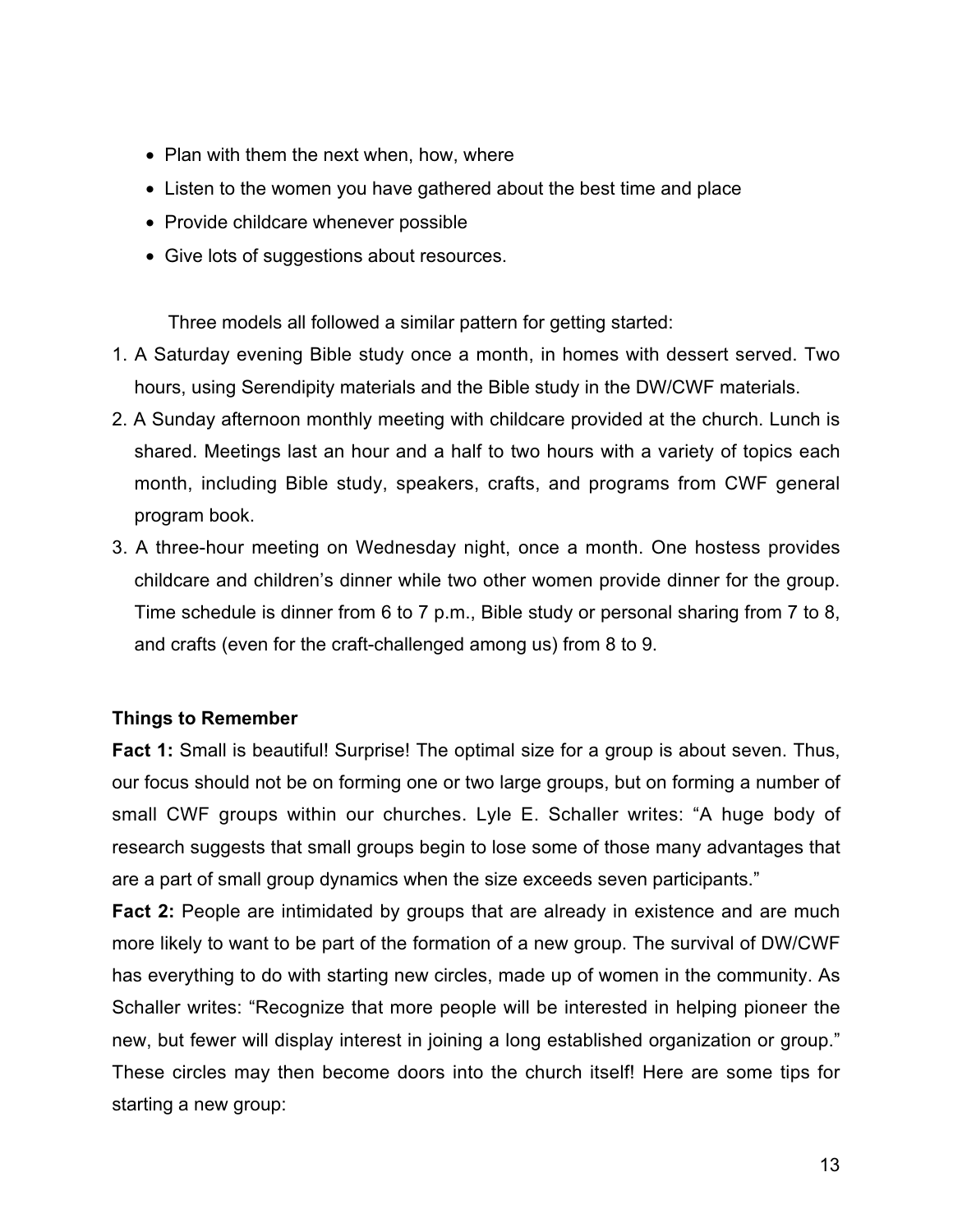- <span id="page-13-0"></span>• Don't rush success. You are building a community, not an institution, and community takes time.
- It takes at least five or six months for people to see themselves as a group.
- Never give someone a job as a way of inviting them into community.
- If you want to introduce specific CWF resources, only do one at a time.
- It is not a failure when a group or program ends (if you have done your work). It simply means its time is over, or it's not time yet. If it was a new group that didn't last, wait five to six months and begin again. It may be that the leader you need just had a baby and three months from now will be ready for something new.
- If you can gather three women who have something in common, such as shared life situations or interests, you can start a new group.

# *New Day* **Fellowship Groups**<sup>7</sup>

The women's organization may provide *New Day* magazine for all the women in your congregation.

### **Start a "Spirit Quest" Group**

The group could meet weekly during the Sunday school hour, once a month, or at another place and time to share their experiences of creating sacred space or using the ideas and suggestions for personal walks into the Spirit. Later, other methods of spiritual discipline might be introduced or offered as alternative entry points.

# **Offer Hands-on Mission Opportunities**

Develop a schedule of "faith in action" opportunities (perhaps quarterly) and invite women who are interested in hands-on mission to participate. Use "Mission Matters" from *New Day* as a place to begin. Focus on the need to think globally and act locally. A short Bible meditation and prayer might be incorporated. Share how our giving to Disciple Mission Fund is related to mission. Share stories from our global mission partners. Use information about the current global mission emphasis.

 7 Adapted from an article by Janis M. Brown.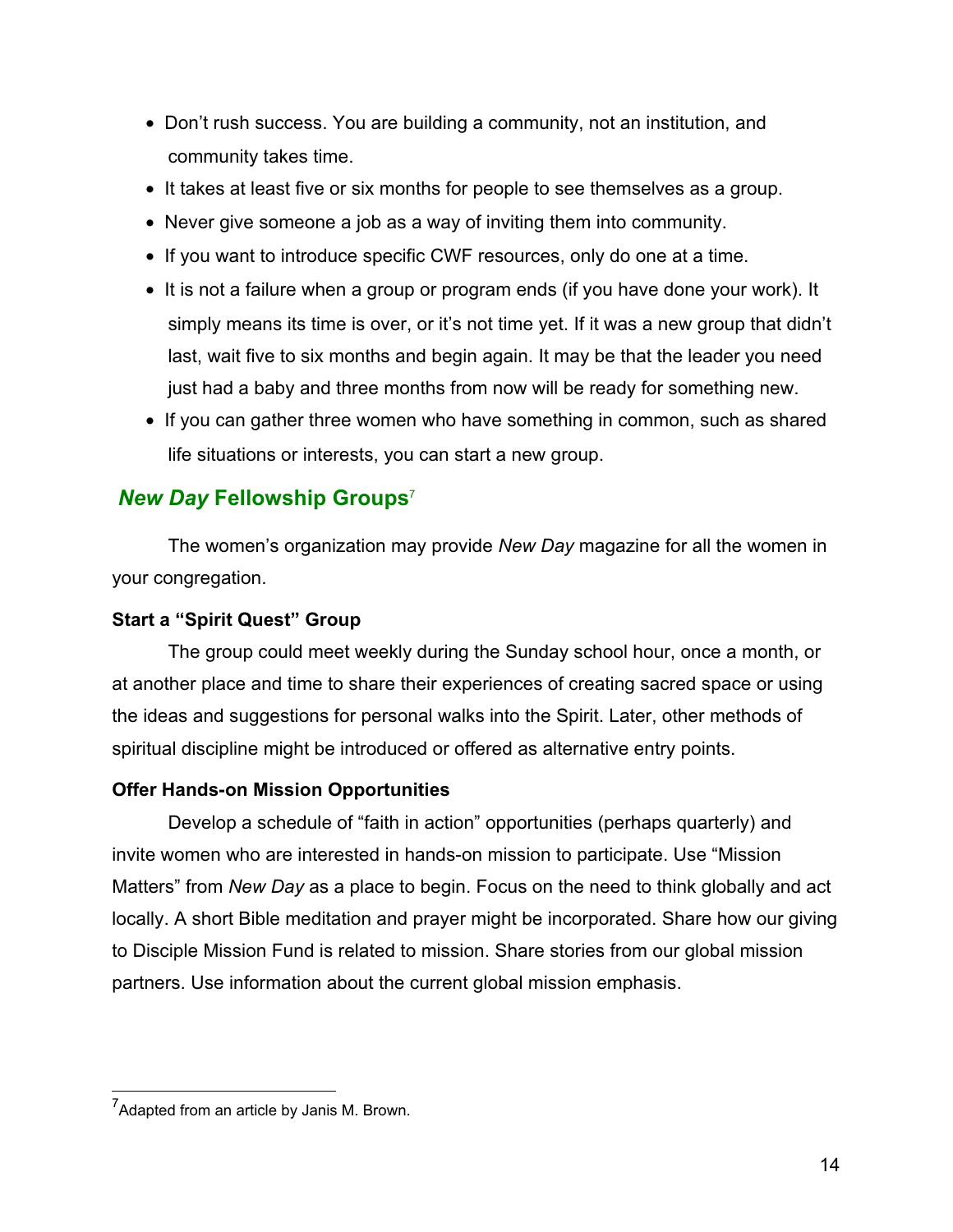#### <span id="page-14-0"></span>**Start a Short-term Prayer Group**

Some women may be interested in a short-term experience or predetermined schedule (weekly for six weeks, for example). A group can be started with as few as three persons. Use the "Intercessory Prayer Ideas" from *New Day* as a starting point. Ask a seasoned leader to lead the group initially. Begin with introductions and an "ice breaker" activity. Share information about prayer and how to pray. Then pray as a group. Use litanies or written prayers to begin, if participants are shy about praying in public. Invite women to share concerns for prayers, then pray. Ask the women to pray on their own between gatherings. Urge them to do the following:

1. Pray for one another and about a topic, such as a local or faith community concern. A weekly prayer topic might be developed prior to the first gathering, or the group could develop it together.

2. Develop a personal prayer list. Then pray expectantly, actively watch and listen for answers to prayers, and record the results.

Whenever the group gathers, open with prayer, share prayer results, share new concerns, and end with prayer. At the end of the experience the group evaluates the experience and decides whether to continue, start something new, or delve deeper into the spiritual discipline of prayer.

Be creative. Be flexible. Think outside the box of "we've never done it that way"! Put brainstorming on every agenda . . .and dream.

### **MOPS**<sup>8</sup>

### **Mothers of Preschoolers**

#### **…because mothering matters**

This group for mothers with children up to age six meets twice a month and gives moms a chance to fellowship while gaining practical knowledge, making crafts, and eating snacks. During this time, children go to age-appropriate classes and have their own fellowship. It's a two-hour session.

 8 This is an example of one church's MOPS group; for more information about MOPS, see [www.mops.org.](www.mops.org)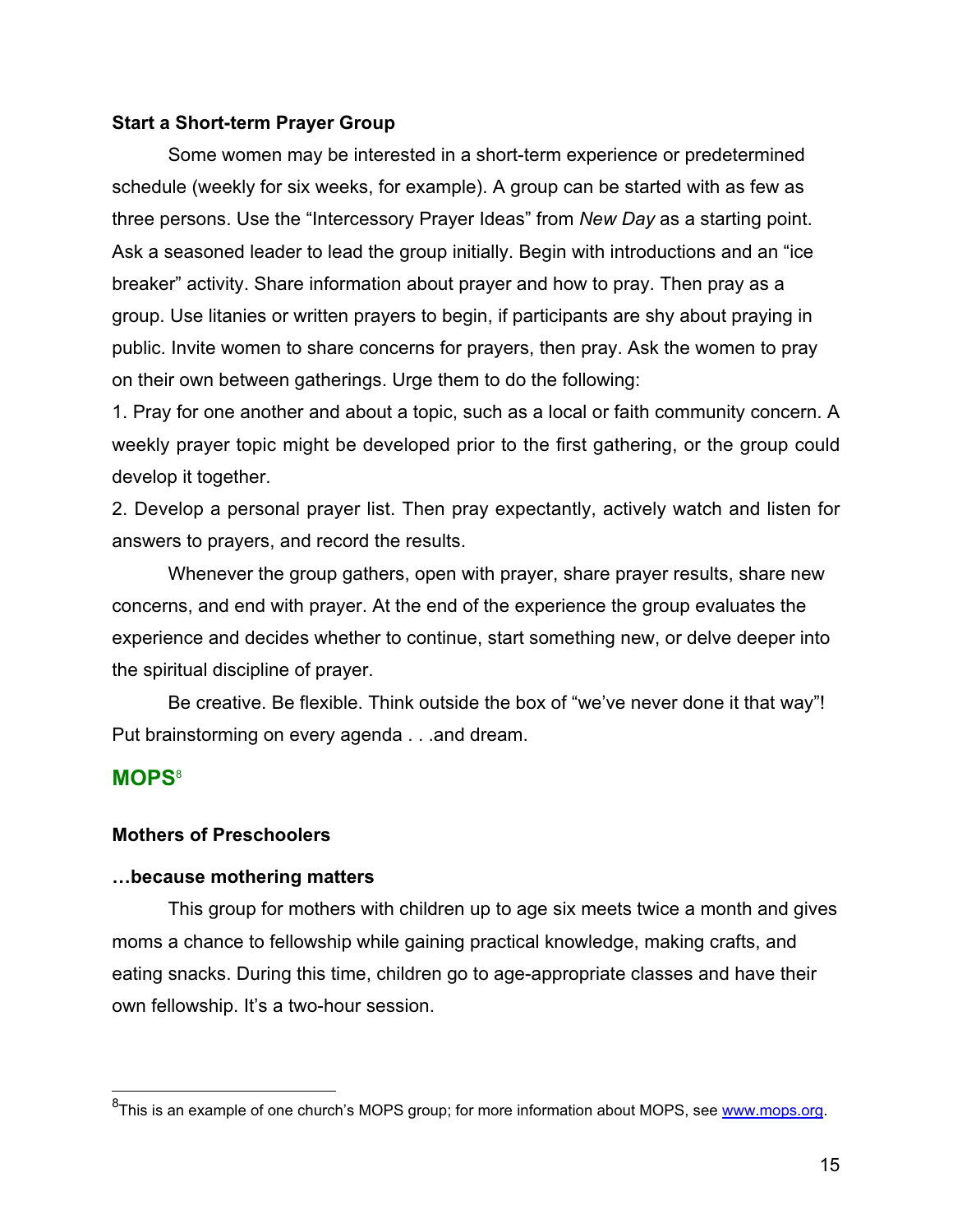<span id="page-15-0"></span>Are you looking for some juicy fruit? Then come join us at MOPS and learn how to grow the fruits of the spirit.

God wants us to grow the juiciest fruit . . . love, joy, peace, patience, kindness, goodness, faithful, gentleness and self-control! At MOPS we will be sharing ideas on how we can apply these attributes as women, wives, and moms, making our life tasteful, refreshing and a little "fruity"!

# **The Next Generation**<sup>9</sup>

To begin, a list was made of women in their twenties through their fifties who were not active in CWF, and they were invited to an evening dinner. Notices were included in the weekly bulletin and newsletter, and a beautiful computer-crafted invitation with a personal handwritten note of invitation included.

- This group meets on the second Wednesday of the month during the evening for about three hours in the evening.
- There are three hostesses each month who provide dinner, decorations, children's meals, setup and cleanup.
- Childcare is always provided free.
- The program includes an hour for dinner and conversation, an hour of programming designed for personal sharing and spiritual growth (both largegroup and small-group experiences), and an hour of craft time (members donate \$2 for materials). Programs are selected and led by various leaders.
- Personal and printed invitations continue for at least six months to allow time for group to grow together. Phone reminders are also continued.

# **Harmony**<sup>10</sup>

To begin, a list was made of all women in the church between their twenties and fifties who were not employed outside the home and not involved in a CWF group. Forty invitations were sent out for a prepared lunch after worship to discuss needs and wants of these women. Thirty women came to the lunch, and twenty-five made a commitment

 9 This example comes from First Christian Church, Ventura, California.

<sup>10</sup>This example comes from First Christian Church, Torrance, California.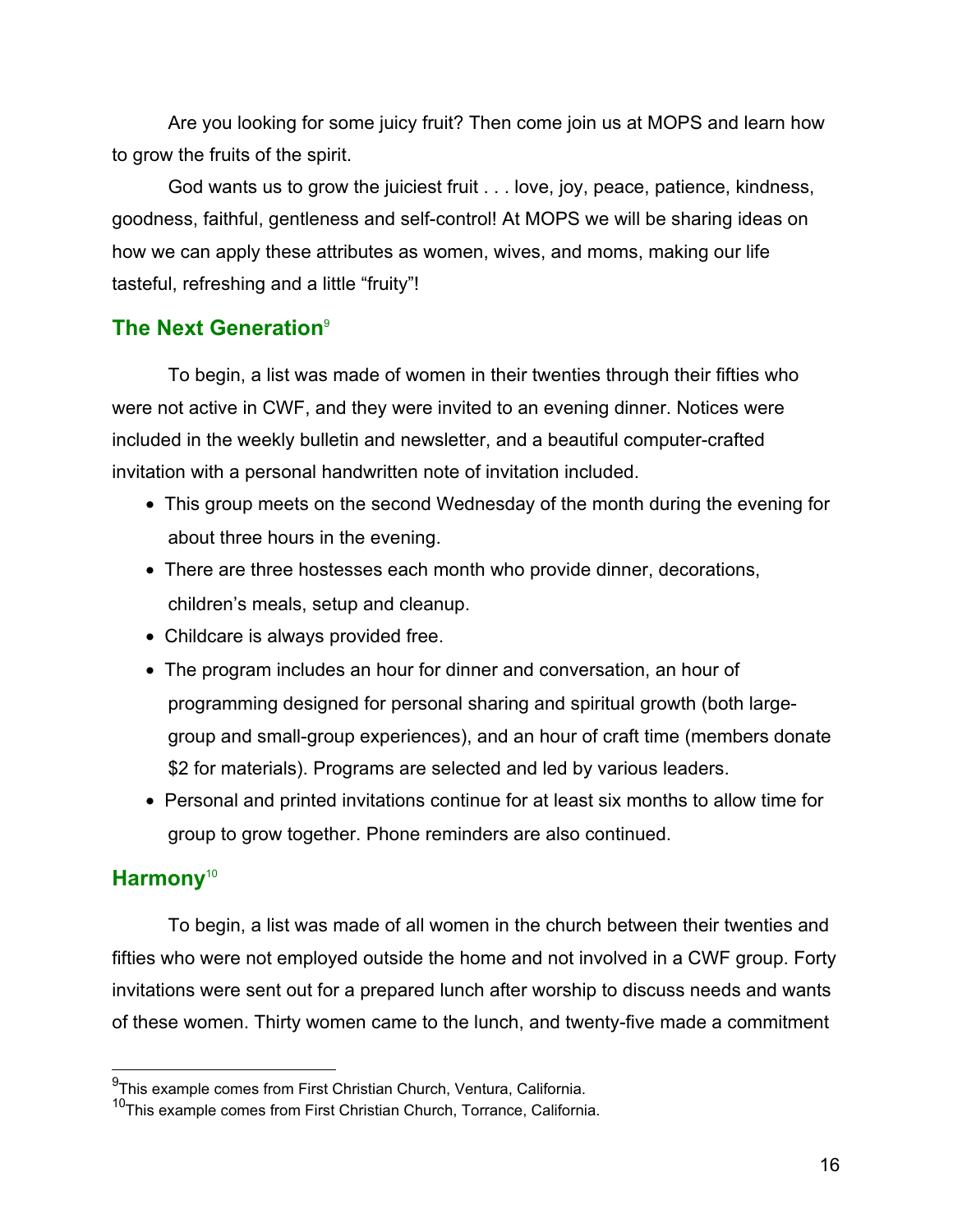<span id="page-16-0"></span>to a social/support group. After two years, about twenty-five women are still active in Harmony.

- Harmony meets on the second Sunday after worship for lunch (these women have found this a convenient time because they are already at church and would have lunch somewhere anyway).
- Women meet for two hours for lunch, conversation, and program.
- Two hostesses decide how lunch will be done (sack lunch, catered or potluck) and coordinate setup, cleanup, decorations, and worship.
- Childcare is always provided.
- Two leaders arrange for programs that include a variety of ideas, crafts (made for Boutique fundraiser), outside speakers on life/biblical issues or programs from the current CWF general program book.
- Notices of gatherings are placed in the newsletter and intentional personal invitations are made by all members.

# **Saturday Evening Fellowship<sup>11</sup>**

A list of women was compiled from the congregation and friends (please don't limit possibilities to active church members). Invitations were sent, phone calls made, and notices put in the newsletter.

- This group meets one Saturday evening a month in homes for dessert, Bible study and support.
- The hostess provides meeting space and dessert.
- Another person has volunteered to lead the study (the group is presently using the Serendipity Bible).

# **Wisdom Circle<sup>12</sup>**

 $\overline{a}$ 

The wisdom circle serves many purposes. It is a place to practice heart-to-heart communication skills, to heal the wounds of loss, illness and abuse, to find the courage

<sup>&</sup>lt;sup>11</sup>This example comes from Vista La Mesa Christian Church, La Mesa, California.

<sup>12</sup>Adapted from Charles Garfield et al., *Wisdom Circles: A Guide to Self-Discovery and Community Building in Small Groups* (New York: Hyperion, 1998).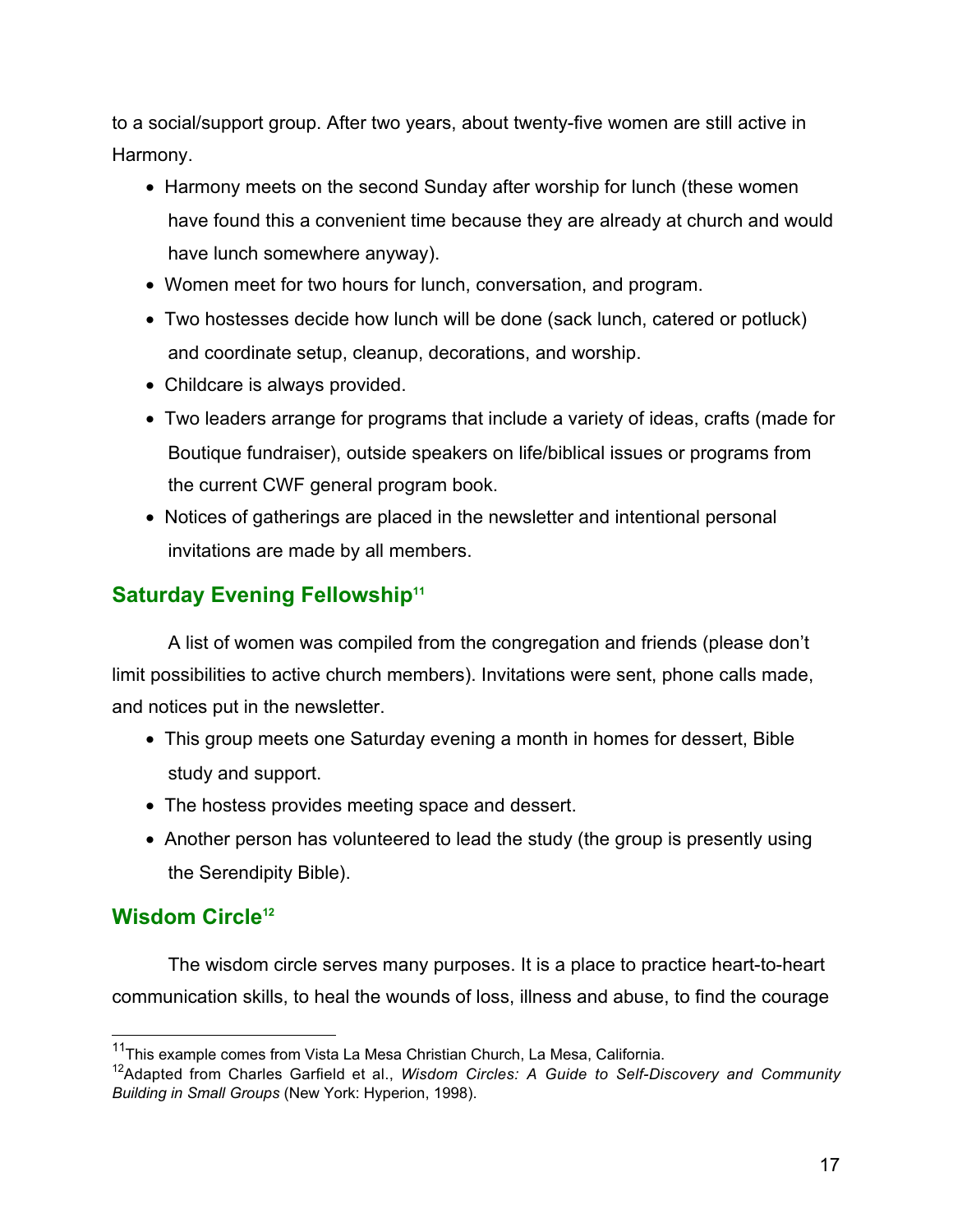to act upon that "still small voice within." It is a place to share a vision, discover a mission. It is a place within which to create a feeling of community, that is, to support one another in being fully ourselves, while simultaneously being an integral part of the group.

When a wisdom circle meets regularly over an extended period of time, amazing things happen. People learn to trust the process; the circle itself becomes the teacher. Participants both receive and contribute to the group's collective wisdom. Individual visions emerge and coalesce into a shared vision.

Those initially reticent to speak find their voice. Those who have difficulty finding words discover a deeper, more authentic source to speak from. You learn how to listen nonjudgmentally. Tears come as you recognize yourself in another person's story. Healing occurs when you laugh at yourself. Your body deeply relaxes when you dare to speak your heart and you feel truly heard. There is relief in knowing that you are not alone in crisis or in making a rite of passage. And it is profoundly satisfying to see your conscious behavior within the circle translating into a healthier way of being in the world.

*That strength which sustains and renews each one of us also sustains and renews our communities, our society, our environment, the earth. Gathering in wisdom circles enables us to move more deeply into ourselves, into that core which continues to survive, hope, dream and carry on.*

### **Basic Guidelines**

- A group can range from three to twelve women and be effective.
- Only one person may speak at a time use a "talking stick" (any implement that can be passed around) to signify whose turn it is to speak. While the person with the talking stick speaks, the others practice active listening.
- This is not the place for feedback, problem solving, etc.
- The leadership changes each time the group meets, and the leader chooses the topic for reflection.
- Allow about an hour and a half to two hours per group meeting.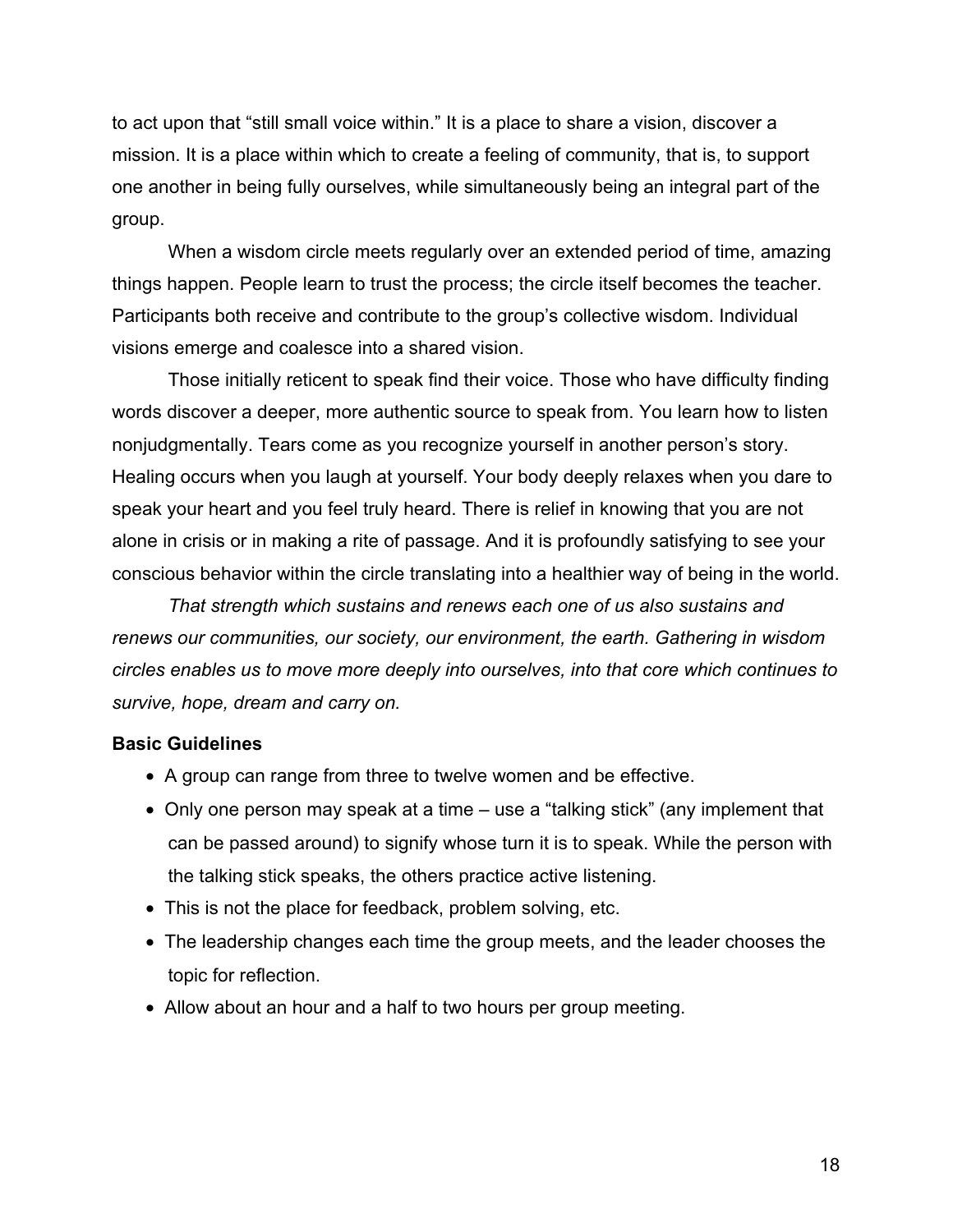### **Personal Sharing — Clearing**

This is an opportunity for participants to share those things in their lives which they have brought into the circle that might prevent them from being fully present (concerns, worries, family situations, etc.). Allow approximately three minutes per person.

### **Lighting Our Candles — Giving Thanks or Value Sharing**

After all have had a chance to clear their thoughts, each person in turn lights a candle and either offers up a thanksgiving in her life or shares a value she would either like to bring to the group over the course of the meeting or receive from the group. The leader for the circle decides whether this is a time of thanksgiving or value sharing.

### **Meditations**

The leader chooses a meditation or reading which relates to the topic for the circle. The meditation can be read as a litany by the leader, silently or as a group.

#### **Reflection**

The leader for the circle chooses the topic for reflection. It can be something which is present in her life in that moment (fear, love, health) something from the news (war, unemployment, housing, crisis, etc.) or anything else of her choosing. Passing the talking stick, each person shares her thoughts or feelings on the topic, or she may choose to just listen.

### **Insights — Candle Extinguishing**

After everyone has shared, each in turn extinguishes her candle and shares either a gift or an insight she has received from being present and hearing the reflections of the group.

### **Closing Thoughts**

These can be writings or sayings printed for everyone to read, personal thoughts by the circle leader, or a prayer for the group to pray together.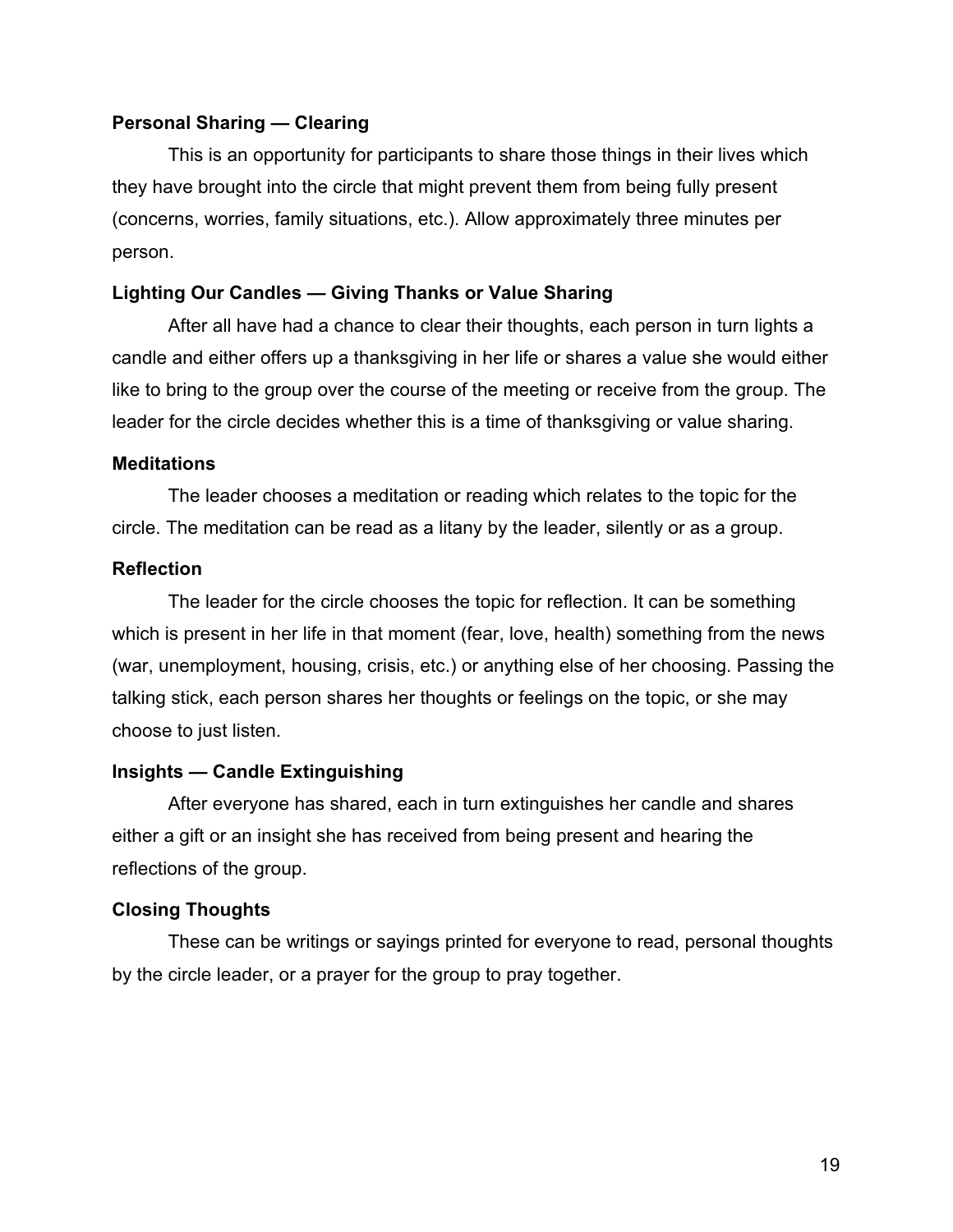# <span id="page-19-0"></span>**Reading Together<sup>13</sup>**

Read a good book lately and looking for a way to share it? The women of Georgia have found a way! We have started a book club. The idea was born when an avid reader and Women's Commission member read Sue Monk Kidd's *The Secret Life of Bees* by Sue Monk Kidd and wanted to share it. District coordinators were asked to contact CWF presidents.

The regional Webmaster spread the word through the Web site. At spring conferences across the region, lunch tables decorated with honeycomb candles and honey jars were reserved for those who had read the book. Discussion-starters were printed, and commission members led the conversations. Of course, there was plenty of room and fellowship for those who had not read the book—no pressure! The book, along with two new selections, was available at the conference book display at a discount, thanks to a local bookstore. Online purchase was made available through Amazon.com, and when accessed through the region's Web site, a percentage benefited the regional campground. New books are chosen through readers' suggestions after review.

Conversations at spring conferences have been lively, fun, and meaningful. Response to online discussion has been good, and we'll have more opportunity to share at fall retreat. The women of Georgia are excited about the new book club and are sending in lots of book suggestions.

# **Book Club**<sup>14</sup>

 $\overline{a}$ 

- 1. Pick a date and your first book.
- 2. Decide where you will meet and what kind of food will be involved.
- 3. Invite three women who share your love of reading to attend. Encourage each of them to bring a friend.
- 4. At your first meeting, ask people to bring some book suggestions for future discussions.

 $^{13}$ Edited from an article submitted by Rev. Betty Brewer-Calver, Regional Director of Women's Ministries for the Christian Church in Georgia.

<sup>&</sup>lt;sup>14</sup>Contributed by Vickie Gonzales, Church of the Nazarene, Las Vegas, Nevada.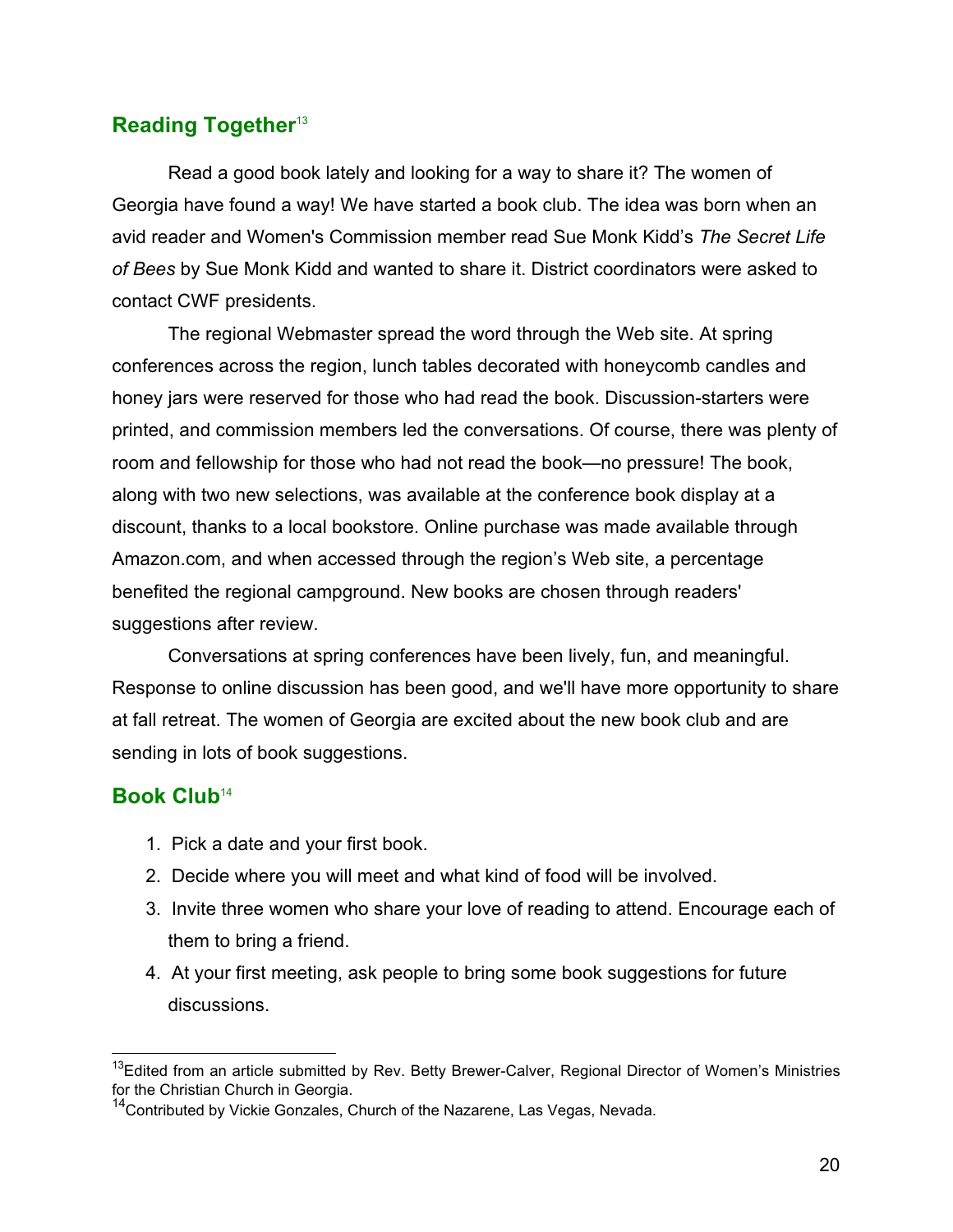- <span id="page-20-0"></span>5. Have a list of questions that you will ask. They can be as simple as:
	- a. Did you read the book?
	- b. Did you like the book?
	- c. Who was your favorite character?
	- d. Who do you think should play the characters in a movie?
	- e. What would you change about the book?

Or just start talking about the book. There is a Web site that offers discussion questions: [www.readinggroupguides.com.](www.readinggroupguides.com) You will get a list of the most requested guides if you go to [www.readinggroupguides.com/findaguide/most\\_requested.asp.](www.readinggroupguides.com/findaguide/most_requested.asp) The site also gives you guidance on how to start a book club.

One final suggestion: You can come to the book club even if you haven't read the book – but we discuss the book whether or not people have finished it. So don't come to book club and be upset if someone spoils the ending for you.

# **Shawl Ministry Group<sup>15</sup>**

In 1998, Janet Bristow and Victoria Galo gave birth to a ministry that combined prayer and the love of knitting into a ministry that reaches out to those in need of comfort and solace.

The knitter begins each shawl with prayers and blessings for the recipient. Intentions are continued throughout the creation of the shawl. When the shawl is completed, it is offered a final ritual before being sent along its way. Some recipients have continued the kindness by making one themselves and passing it onto someone in need. Thus, the blessing ripples from person to person, with both the giver and receiver feeling the unconditional embrace of a sheltering, mothering God!

Shawls are given to people undergoing medical procedures, as a comfort after a loss, for prayer or meditation, for commitment or marriage ceremonies, after a birth, as bridal shower gifts, for rites of passage, or during an illness and recover, just to name a few.

Women across the country are embracing this idea and gathering for knitting, sharing, fellowship, and prayer. This ministry speaks to women of all ages and might be

 $\overline{a}$ <sup>15</sup>Information from [www.shawlministry.com.](www.shawlministry.com)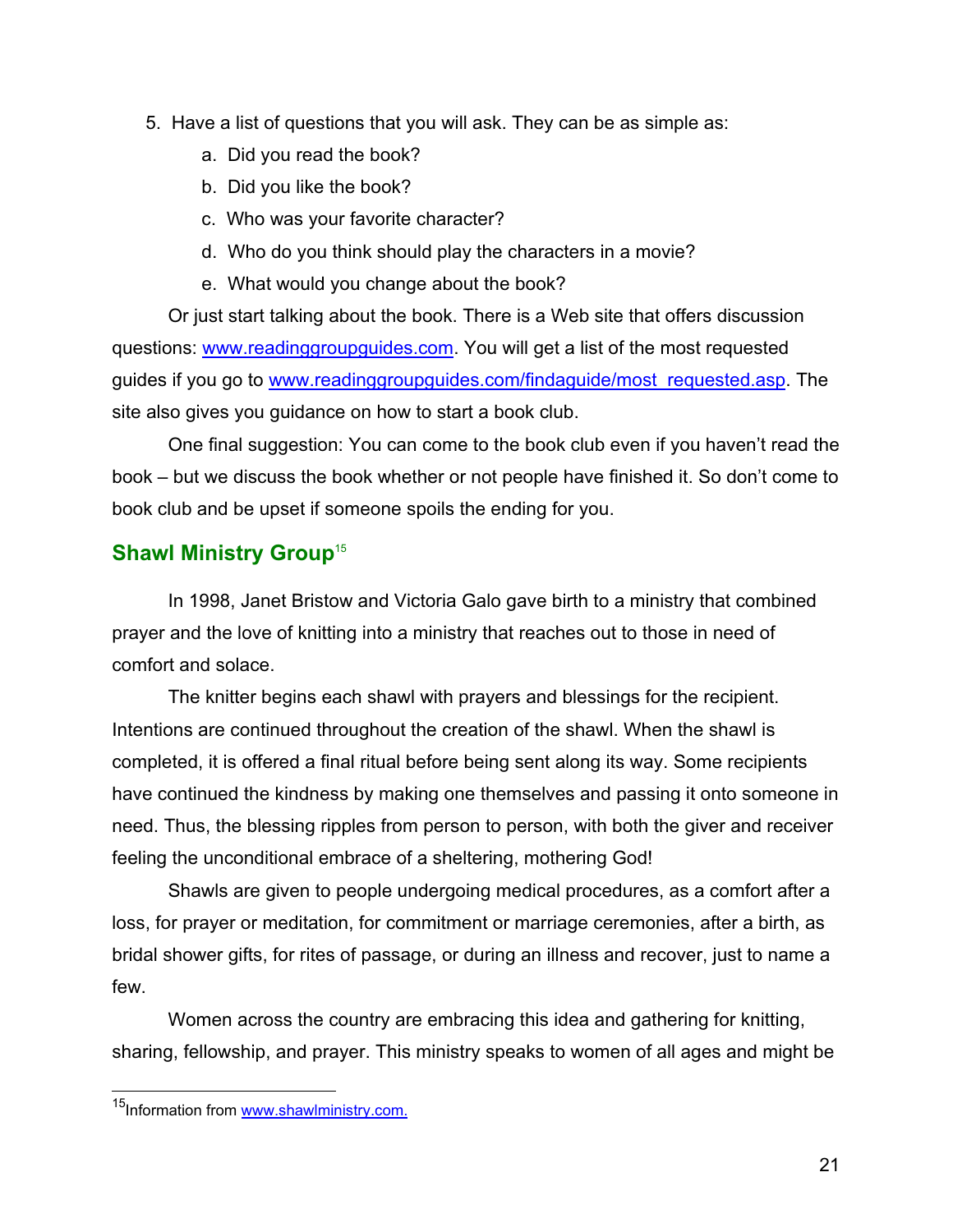<span id="page-21-0"></span>just the thing to get a new group started in your congregation. For more information on how to start this ministry in your congregation, visit [www.shawlministry.com.](www.shawlministry.com)

# **Young Women's Ministry Project<sup>16</sup>**

Laura Cottrell, a member of Eastridge Park Christian Church in Mesquite, Texas, noticed there were no women younger than fifty-five at the Christian Women's Fellowship meeting she attended. She felt called to open the doors for new women's groups in her church. This is what she did.

- 1. She compiled a list of names of women in the congregation between twenty-five and forty-five. There were more than 200.
- 2. She wrote a letter to CWF leaders, sharing her concerns and intent. (See sample letters)
- 3. After receiving the women leaders' blessings, she sent a letter to a core group of twenty women she knew personally. (See sample letter).
- 4. Called all twenty women.
- 5. Held a brainstorming session.
- 6. Customized a survey for women from the Disciples Women Web site, available at [www.discipleswomen.org.](www.discipleswomen.org)
- 7. Out of 280 women ages twenty-five to fifty-five, twenty responded. You may think this is a poor turnout, but twenty interested women constitute a power core, and they were not discouraged but encouraged to move forward.
- 8. She mailed to each core participant:
	- Copy of *New Day* magazine
	- Letter, per sample letter
	- Copies of articles out of 2002 and 2003 *Guideposts for Leaders* (available at [www.discipleswomen.org\)](www.discipleswomen.org)
- 9. A meeting was held for interested women that identified needs for women:
	- In-depth Bible study weekly
	- Intercessory prayer

 $\overline{a}$ <sup>16</sup>Submitted by Laura Cottrell, Eastridge Park Christian Church, Mesquite, Texas.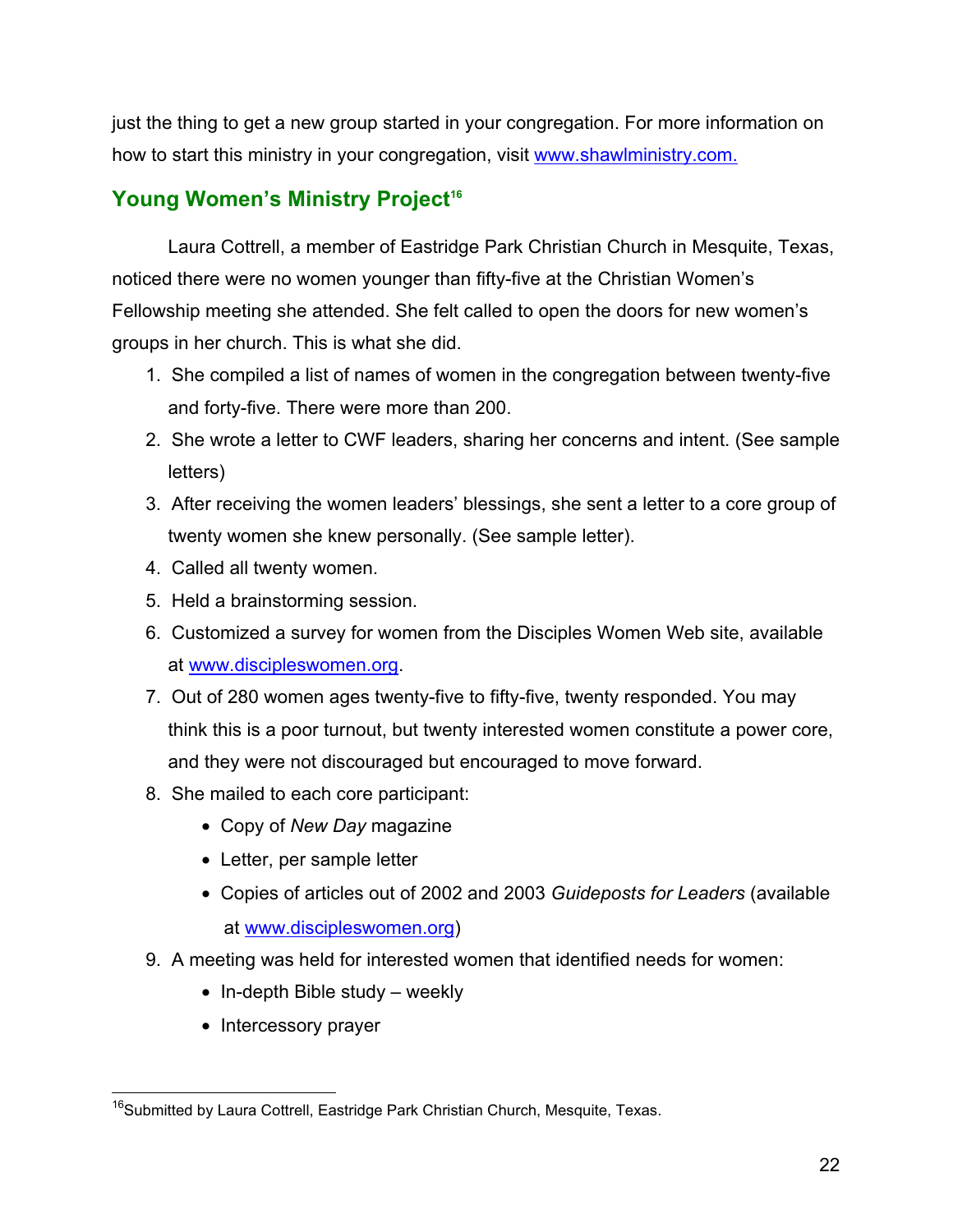- Fellowship/women's support group
- Service projects/missions
- Women's health issues
- Christian parenting
- 10. An All Women's Assembly to address these needs was planned, an event to be held one Sunday afternoon. Promotion of the event included:
	- Calls to each woman known personally by members of the leadership group (see sample script)
	- Postcards to all 280 women
	- Fliers in newsletter
	- Fliers posted in church
	- Announcement from the pulpit
	- Announcement in each Sunday school class (See sample announcement)
- 11. Outline of the day:
	- Greeting and prayer
	- Description of women's ministry
	- Group facilitators introduce group concept and format
	- Time to visit each of four tables to learn more about particular group
	- Reconvene for meditation and closing remarks
	- Dessert and punch fellowship
- 12. Immediately following the assembly, the four group facilitators met to determine schedules and plan next steps. Based on what we learned, we concluded with the following announcement that was printed in the church newsletter and Sunday bulletin:

The following opportunities are now available to all women at EPCC:

- **Bible Study** Meets every Tuesday at 7 p.m., starting November 4. First series will be twelve weeks studying women of the Old Testament. Cost of workbook is \$6. Twenty-five women
- **Intercessory Prayer** Meets every Saturday at 8:30 a.m., starting November 1. Five women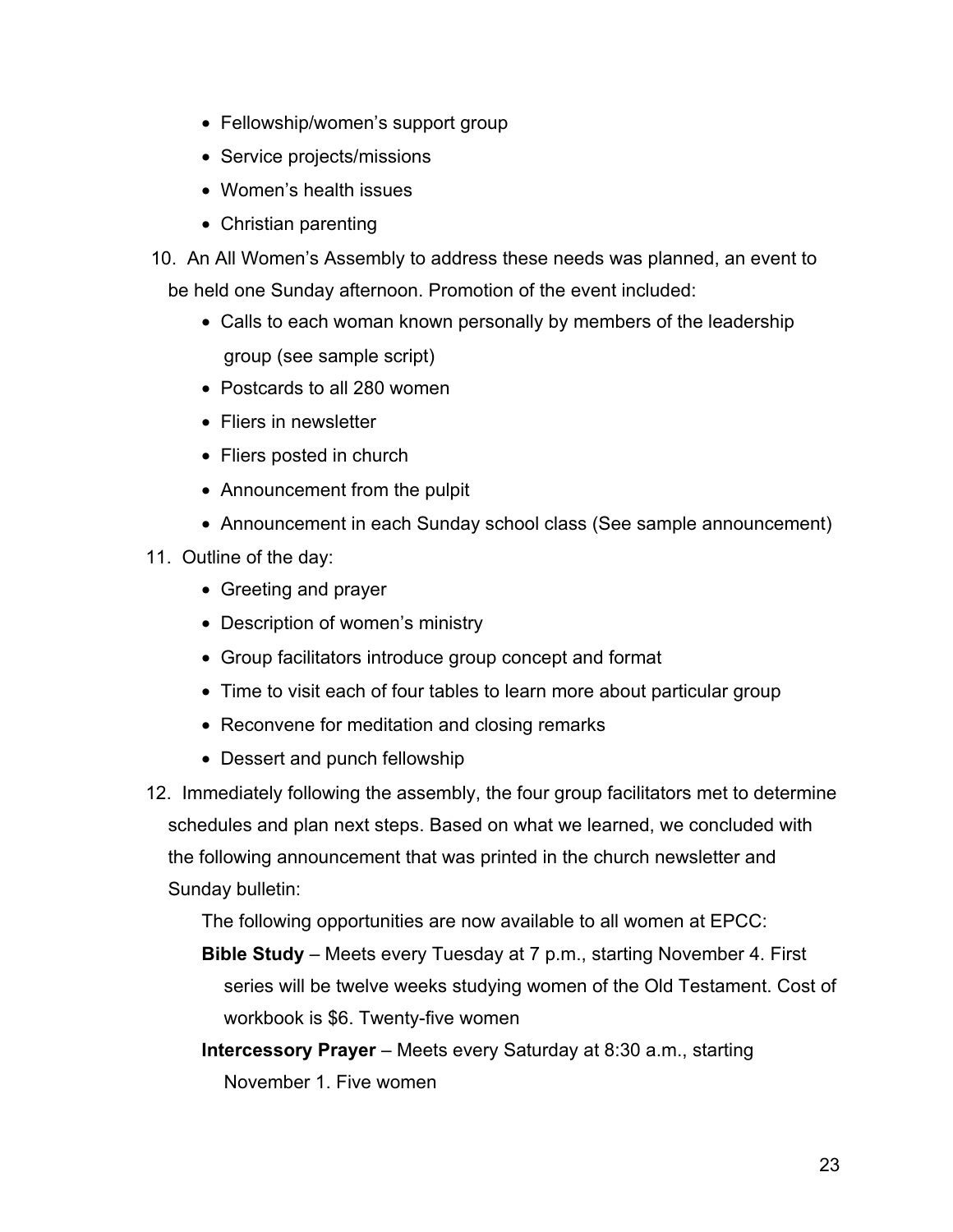- **Women's Health: Body/Mind/Soul** Meets every second Thursday of each month at 7 p.m., starting November 13. Cost of workbook is \$8 to \$10. Six women
- *New Day for Christian Women –*Meets every third Sunday of each month at 5 p.m., starting November 16. Cost of workbook is \$8. Eight women

### **Initial Sample Letter**

 I am very excited about being involved in and a part of the existing CWF/Women's Ministries of the church. I want to continue that association and am looking forward to all the new things that are coming up this year.

After checking to get an accurate count, I have learned that there are over two hundred young women ages twenty-five to forty-five of whom are members of this church and are not being reached by any of the existing programs. I want to start an additional group to try and include them. This is in addition to, and not to replace, any groups we already have going.

I have some specific ideas on how to go about this, and am willing to spearhead this effort. All I am asking is that the current groups give their support and endorsement to my work. Unless there is a desire to, there is no need to involve the members of the current groups, except in areas of communication and of course any time the entire CWF/Women's Ministries meet together.

Again, I want to stress that this is not to pull any members from the existing groups, or even for that matter to overlap what they are already doing. It is simply an effort to reach women who are not being reached with the program as it is set up now.

#### **Second Sample Letter**

WE NEED YOUR INPUT!

After prayerful research and consideration, several women have committed to launching a new Women's Ministry at Eastridge Park Christian Church with the purpose of "providing opportunities for spiritual growth, enrichment, education and creative ministries to enable women to develop a sense of personal responsibility for the whole mission of the Church of Jesus Christ.

We need your opinions, suggestions and PARTICIPATION to make this relevant to you and other women like you. We are scheduling a "brainstorming session" soon,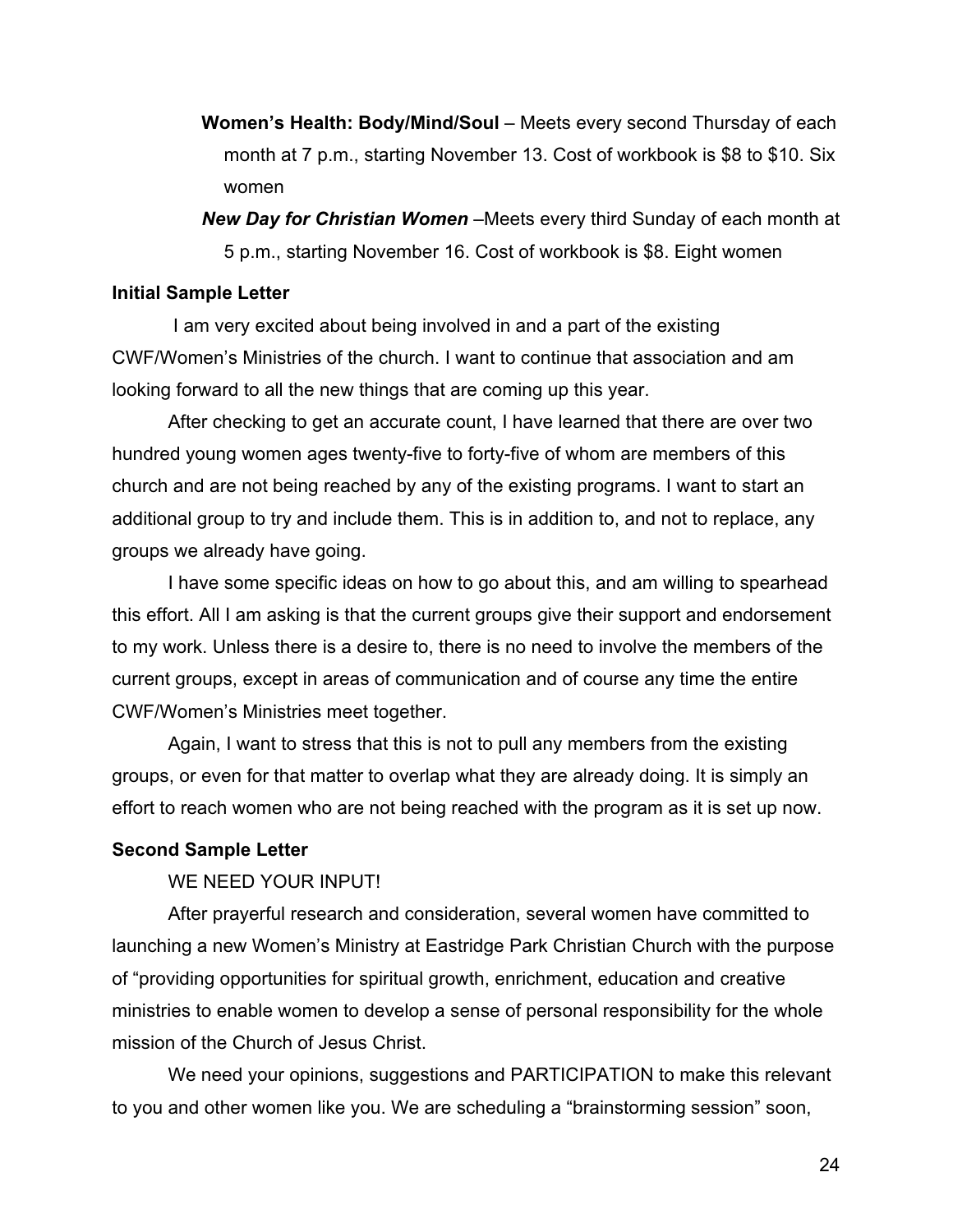and are inviting you, and a few other women, to participate in helping to get this project off the ground. At the session, among other things, we will be creating a survey to send to the women in our church who will be the target group for this ministry. We really need you to prayerfully consider joining us in this new endeavor.

"*Remember not the former things of old. Behold, I am doing a new thing. Now it springs forth. Do you not perceive it?' – Isaiah 43:18*

We will be calling you in a few days to follow up on this important invitation.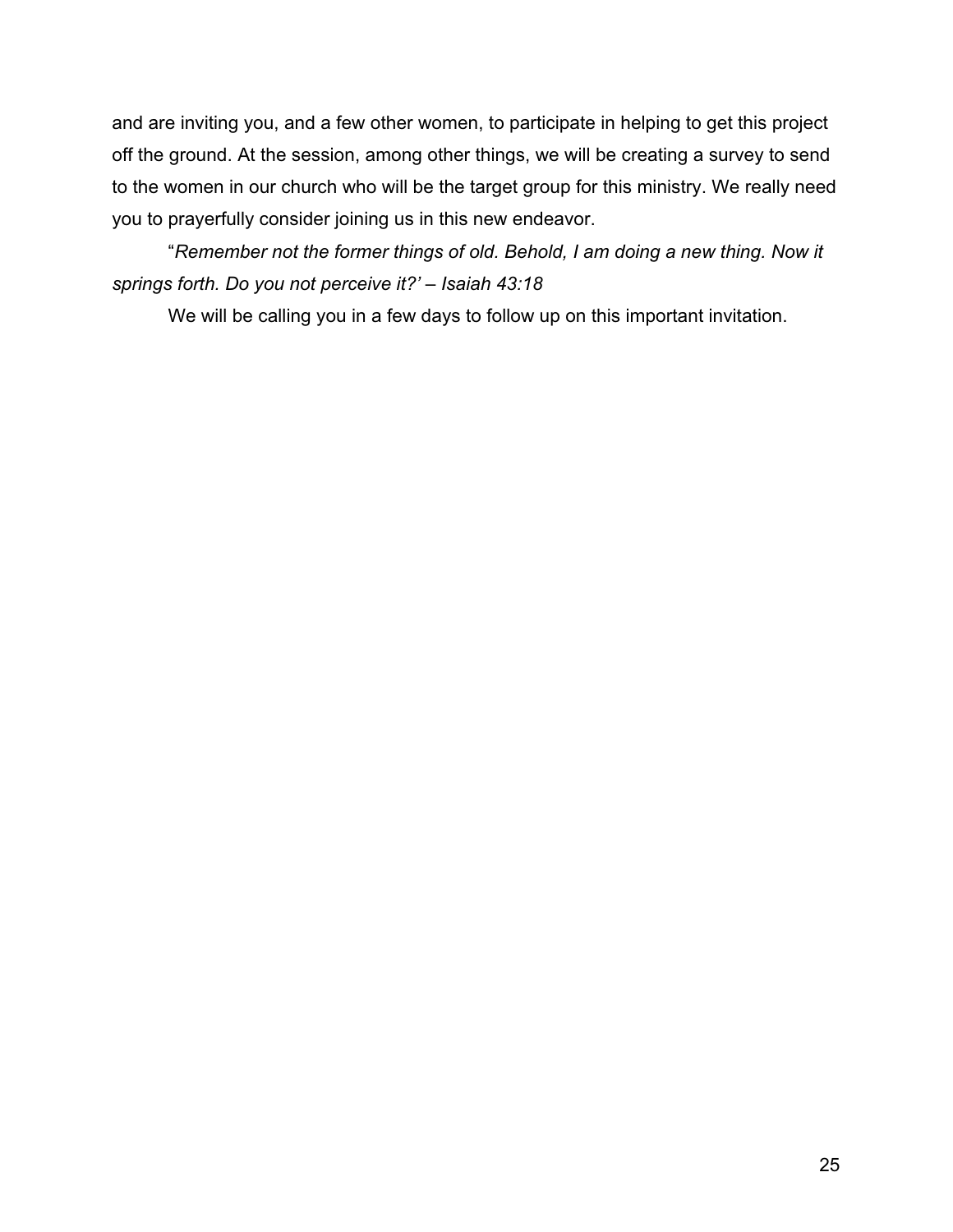#### **Sample Letter to Core Group of Women**

August 26, 2003

Dear \_\_\_\_\_\_\_\_\_\_\_\_\_\_\_,

I am so thankful for your interest in bringing the women at EPCC together on Monday, September 8, at 7 p.m. The CWF has undergone some major changes in the last three years to become relevant to a new generation, including changing their name and logo recently to Women's Ministries. You may already know that CWF was founded in 1874 as the Christian Woman's Board of Missions. Missions have always been the heart of the ministry, but through the years, its format has changed to meet the needs of the current generation. Two years ago, the entire format for CWF's study materials changed drastically. I have enclosed a copy of the current study called *New Day for Christian Women* for you to keep. I have also enclosed copies of several articles for the *"*Guideposts for Leaders*"*, published by the Office of Disciples Women in Indiana, explaining the new concept for Disciples Women/Christian Women's Fellowship, as well as suggestions on how to create new groups.

Regardless of their past reputation, DW/CWF does not have any rules and it is not exclusive. If you have three or more Christian women who come together to glorify God, then you have a Christian Women's Fellowship. I am not trying to promote a specific type of study or subject. I just wanted to show you one option that has something for everyone and extensive resources for those who want to delve even further. You can do a little or a lot and still be included. It can be individual or group. And, as you'll see from the enclosed articles, there are now several different types of groups under the auspices of Christian Women's Fellowship/Women's Ministries.

My primary motivation for the survey and outreach I've been doing lately is that I see a need for the younger (ages twenty-five to fifty ) women in our church to fellowship together, and I want to be a part of it. It appears to me that you feel the same way. There are many other women in the church that I've spoken with lately who feel the same way. It's difficult to put our priorities in order. With our families and careers, it's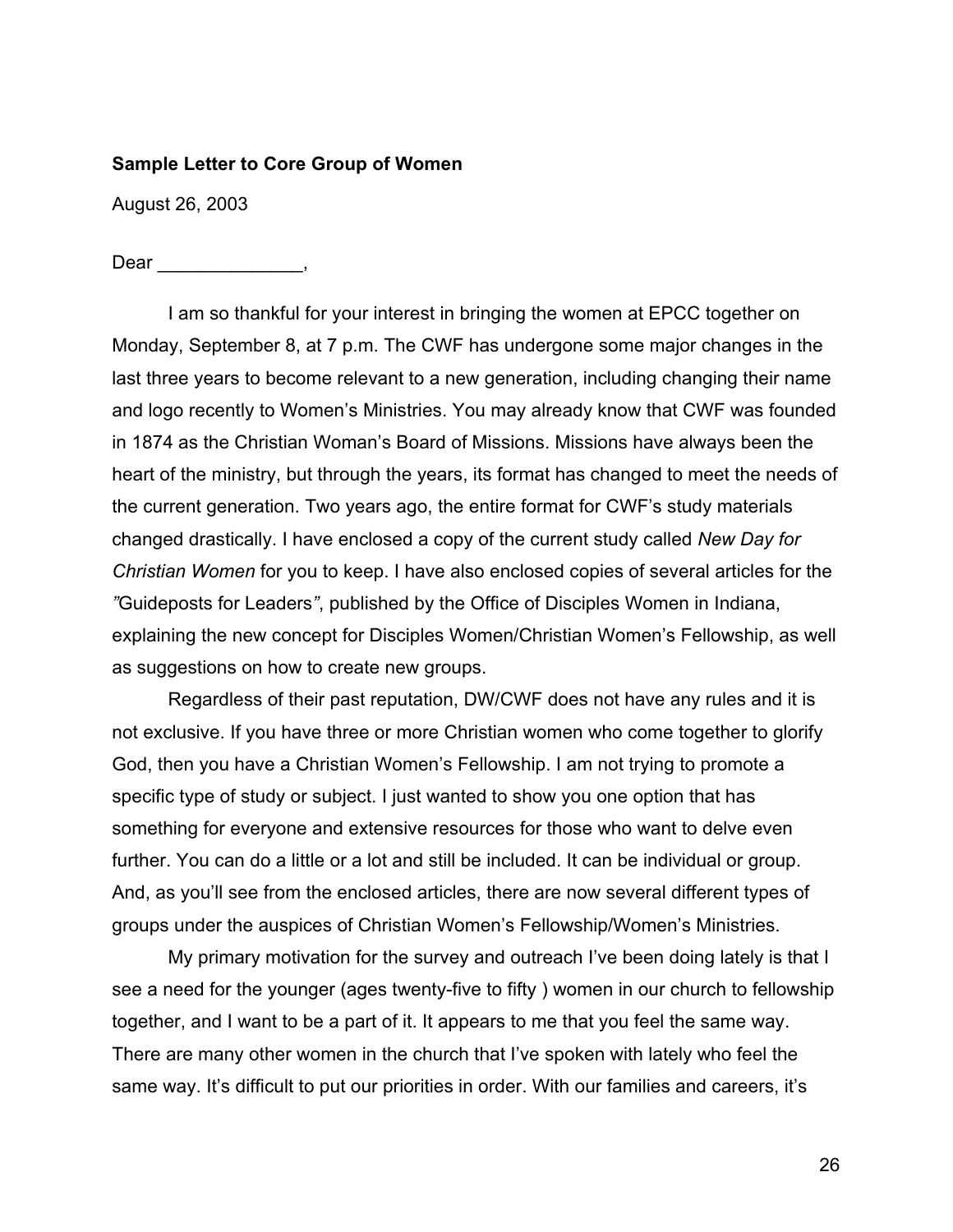hard to make everything fit. Finding time to have a one-on-one relationship with God is extremely difficult, yet it is such a necessity. As the DW/CWF has discovered in the last two years, "Disciples Women need to reach women of all ages who must cope with a complex life that our foremothers couldn't imagine: jobs, activities, single parenthood, kids, school, the economy – all of the elements of 21st-century life that make adding a Disciples Women meeting to the schedule undoable. But, if the Disciples Women meeting could ease the contemporary pain through discussion and spiritual enlightenment, it would find a place in the women's DayTimer or PDA."

I look forward to getting together with you.

#### **Sample Announcement**

If you are a woman ages 20 to 120, you are invited to an All Women's Assembly on Sunday, October 19, at 3:00 p.m., in the Disciples Fellowship Center at EPCC. Dessert will be served.

We will be introducing several different types of interest groups to suit your individual, spiritual needs:

Bible Study facilitated by Carla Collier;

Intercessory Prayer facilitated by Shannon Grubbs;

Women's Health – Body, Mind & Soul facilitated by Karen Scott;

*New Day for Christian Women* facilitated by Laura Cottrell; and

Women's Fellowship – Spiritual Retreats, Field Trips, etc.

Whether you are available for monthly fellowship or progressive weekly studies, there's a place for you here. If you're interested but cannot attend on October 19, please contact the church office at 972-279-7201. Childcare will be provided, but call the church office by Monday, October 13, so that we'll know how many children to prepare for.

Help us create something vibrant and empowering in the lives of the women of EPCC and provide a way for us and the church to live out our faith.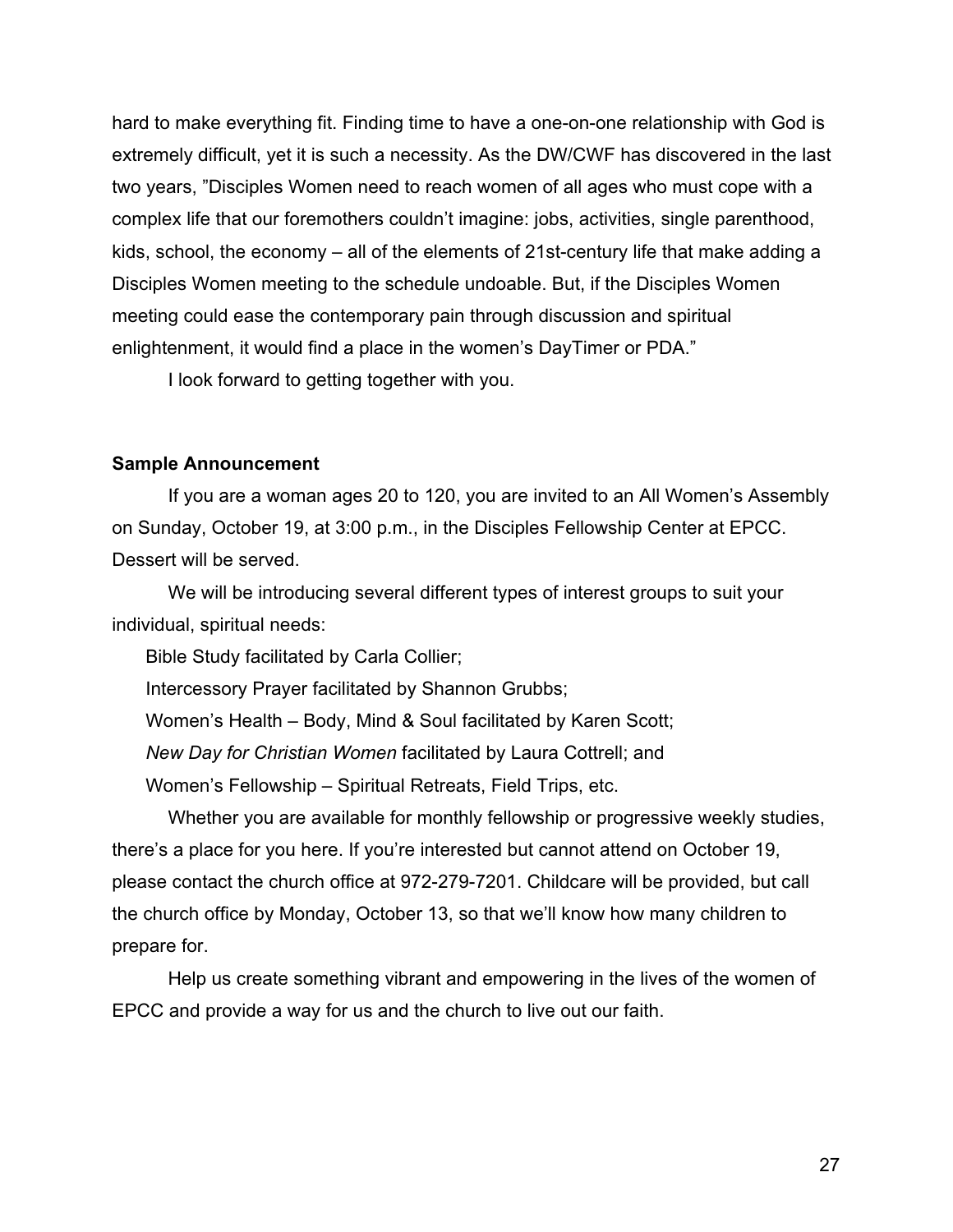#### <span id="page-27-0"></span>**Sample Script for Phone Call**

 $\overline{a}$ 

Hi. This is **Example 20 From Eastridge Park Christian Church, and I'm calling** about a postcard you should have received in the mail inviting you to our All Women's Assembly on Sunday, October 19, at 3:00. We will be introducing several different types of interest groups for women, such as: Bible Study, a Prayer Group, Women's Health Ministry, as well as Spiritual Retreats and Field Trips. We won't always be meeting on Sunday, this is just to get started. We'll also be doing monthly or weekly studies, depending on your availability. Please call me at if you have any question, and I hope to see you on October 19.

### **Kentucky Women, Listening to the Wind**<sup>17</sup>

The following narrative is an example of a process of how one region identified needs in their church community and used the resources available to create new ministries for women. It was left in this narrative format so that the reader could gain insight into the process of creating ministry opportunities Some of the text refers to activities that were planned for the future at the time of this article's writing.

The Christian Women's Fellowship in the Christian Church (Disciples of Christ) is searching for new models for ministry in the twenty-first century that will help women support one another in their search for God. With the support of General Minister, the Kentucky Region applied to the Women's Endowment Fund administered by the Office of Disciples Women for a projected three-year grant. This grant would support a pilot project seeking to develop new models for ministry with women in three Kentucky congregations. These three churches covenanted to participate in this pilot called WIND – Women in a New Day.

With funding from the Women's Endowment Fund, the Kentucky Region has guided and supported these three churches as they have struggled to find a ministry that would bless the lives of the women in these churches. The grant enabled each woman in the three churches to receive a *New Day* magazine, and each church received two sampler packets of CWF material. The registration fees were paid for all

<sup>17</sup>Written by Sally A. Paulsell, Retired Women's staff, Kentucky Region, for *Guideposts for Leaders.*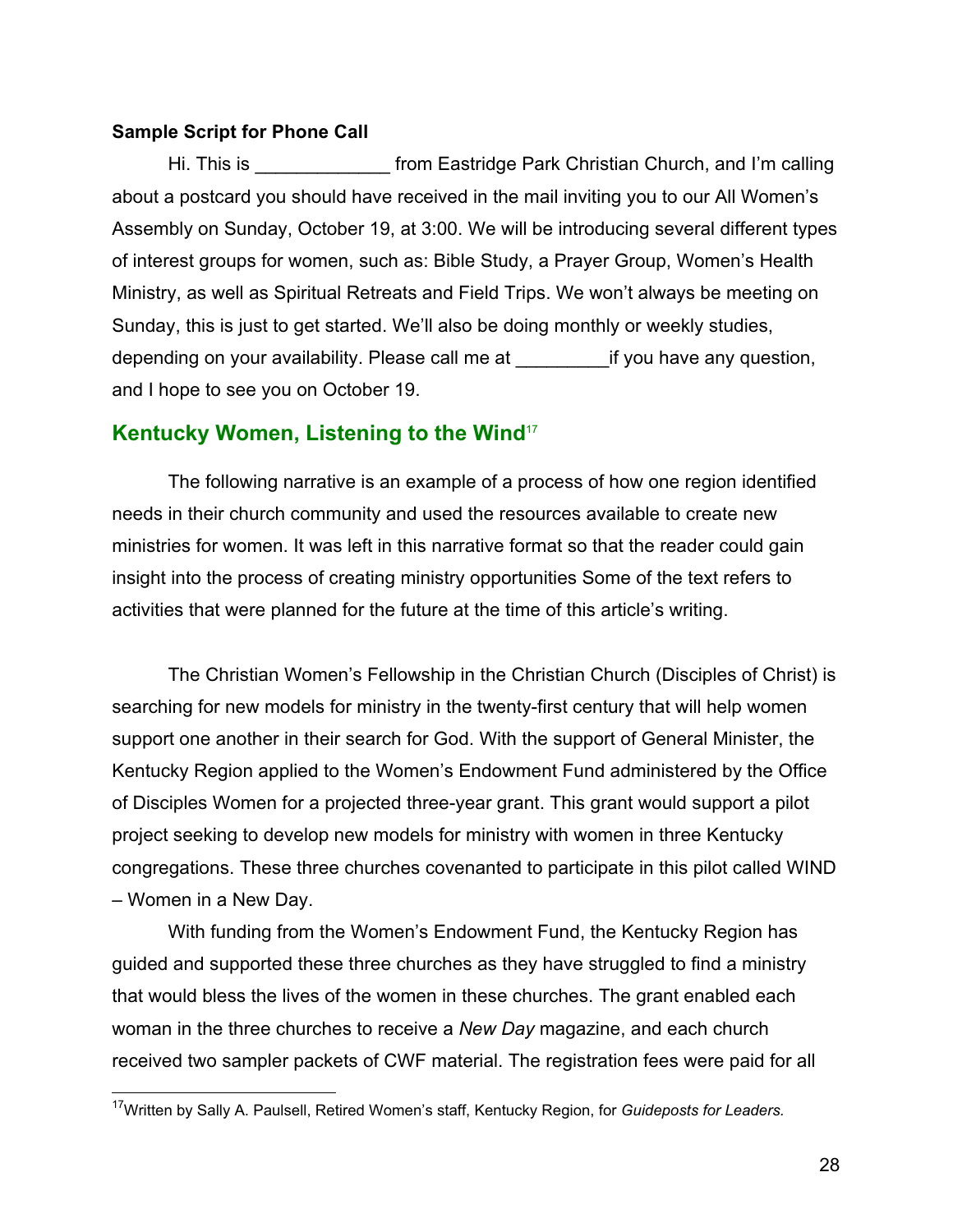women from this pilot who could attend a CWF Spring Conference. Scholarships were provided for two women from each of these churches to attend the ICWF Quadrennial in Louisville.

#### **Small Group Idea**

One church developed a bold model of creating a "culture of call" for young women. Led by the pastor's wife, the congregation identified nine women who felt a call to work toward ministry in some form – ordained minister, lay minister, or local church leadership. The women have committed to an organized program of study and assessment as they explore their call. They have also had conversations with women pastors and church administrators, and workshops on spiritual gifts and the value of the Myers-Briggs Inventory in ministry. Using the *New Day* magazine, they plan to meet with other churchwomen in small study groups.

The women in the new, developing churches have discovered the difficulty of getting regular meetings going when everything about the church's life together is new. Although the women feel the need to be together as women, they have the most participation when they do "hands on" service projects by themselves or with the whole church family. For example, the women in congregation, led by student pastors, planned and financed the wedding of a young woman who had recently joined the church. They found her a wedding dress, decorated the church, baked and decorated the cake, and fixed other refreshments. At another congregation led by the pastor, the whole church sponsors and serves a meal the last Saturday of each month for indigent residents in nearby Covington.

#### **New Group Ideas**

In May 2003, women in the three churches will retreat together at Spalding Retreat Center to share their faith and their ideas. Between now and May, they are committed to finding ten consecutive weeks to gather for ninety minutes each week to use an adaptation of the "Growing Disciples" material developed by Greg Alexander and Judy Turner. They will share joys and concerns, their spiritual autobiographies, and pray with a scripture passage on the nature and purpose of women's ministries. Using the *Lectio Divina* approach to praying with scripture, the groups will ask the questions, "What is God calling me to do?" and "What is God calling us, as women in the church,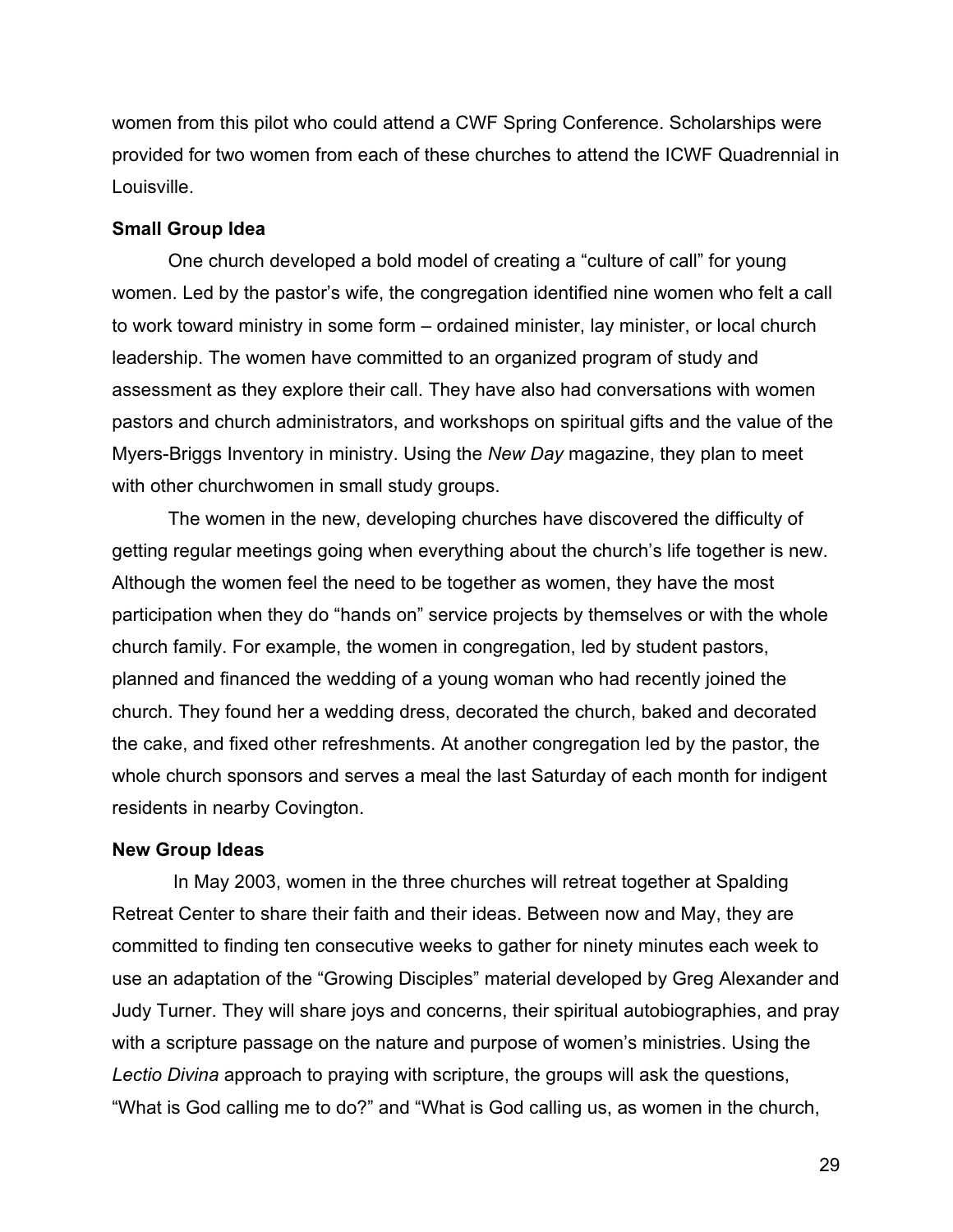<span id="page-29-0"></span>to do?" and then they will listen for God's response. Each woman will keep a journal as she daily rereads this scripture and listens for God's word during the week following the group *Lectio Divina*. All the women will take their journals to the retreat to use as they share their "listening to God" experiences.

One of the remarkable byproducts of the WIND Pilot Project is that women in other churches in Kentucky have felt empowered to begin creative new groups in their own churches. Two CWF Regional Cabinet members have given leadership to new groups of young women. One has helped organize a Moms' CWF group. The group meets at the church, and the children are either with their mothers or in the room next door. They are making their own decisions about their group model. The second has worked with her minister and the local CWF in forming a new young women's group in their church called Barbara's Bunch. They have about eighteen young women attending with shared leadership. Last October this group sponsored a Celebration of a New Day for All Christian Women with Petie McLean, co-pastor in Glasgow, coming to speak. The Women's Ministry Pilot Project (WOMEN IN A NEW DAY), made possible by the Women's Endowment Fund, is making an impact on the churches in the project and on other churches throughout the Kentucky Region.

# **Mentoring**

# **What Is Mentoring?**

 $\overline{a}$ 

Webster's defines *mentor* as a person entrusted with the education of another; a trusted counselor or guide; a tutor or coach.<sup>18</sup> Mentoring can be as simple as a person active in your fellowship identifying someone new or uninvolved and inviting her to work alongside you. Scripture reminds us, especially in 2 Corinthians 1:4, that the Holy Spirit works alongside us and will bring us someone else who is going to need us. The Spirit comes *alongside* us when we go through hard times, and before you know it, brings us *alongside* someone else who is going through hard times so that we can be there for

<sup>&</sup>lt;sup>18</sup>Webster's New Collegiate Dictionary, copyright 1974 by Merriam-Webster.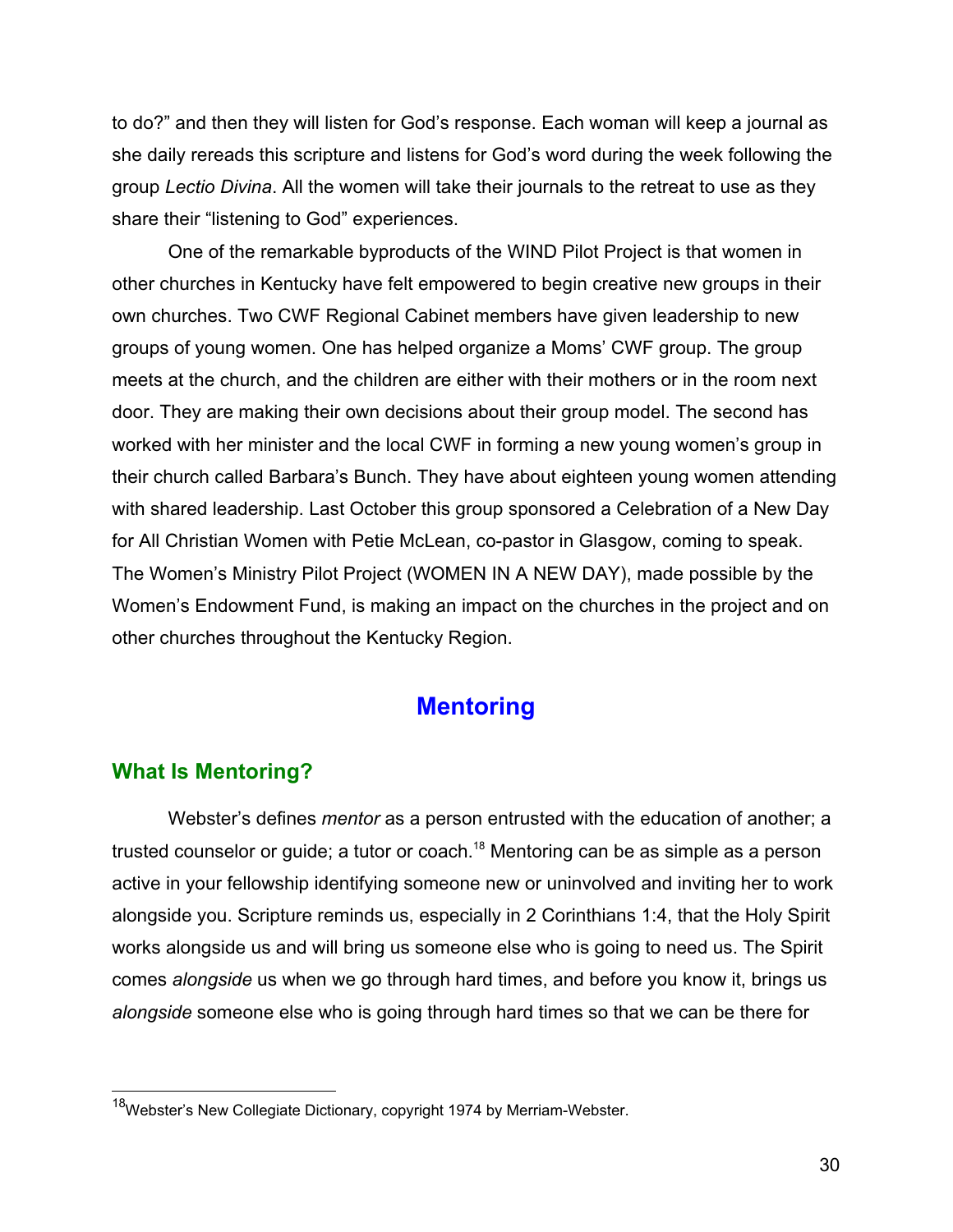<span id="page-30-0"></span>that person just as God was there for us<sup>19</sup>. The following are examples of how women in our churches have seen their role as mentors.

# **Mentoring Program for DW/CWF**<sup>20</sup>

*Contribute to the needs of the saints; extend hospitality to strangers.*

(Romans 12:13)

*Mentor* is a word we do not use often enough today. We think of a mentor as someone who is wise – a guide, counselor, or teacher. In DW/CWF that definition could be broadened to include a woman who intentionally extends hospitality and care to a stranger. The woman being mentored might not be a complete stranger; she might be someone we haven't taken the time to get to know very well.

Let's revive the word *mentor* and encourage each DW/CWF woman to choose one woman in the church to mentor even if that woman cannot immediately be an active member of the Christian Women's Fellowship or other women's ministry group. The nurture and care we give in the name of Jesus Christ will most certainly lead to a friendship in which the love of God is at work. Here are some guidelines to follow:

- 1. Pray for the woman
- 2. Be a friend to her
- 3. Be an active listener
- 4. Keep confidences
- 5. Offer a ride to DW/CWF meetings
- 6. Find opportunities to explain DW/CWF to her
- 7. Be positive about DW/CWF!
- 8. Encourage her to attend a spring conference with you
- 9. Encourage her to join other women in the church in attending a fall retreat
- 10. Encourage her input in discussion sessions or for service ideas
- 11. Answer questions

 $\overline{a}$ 

<sup>19</sup>Scripture from *The Message.*

 $20Bv$  Linda Jones of the Kentucky region staff.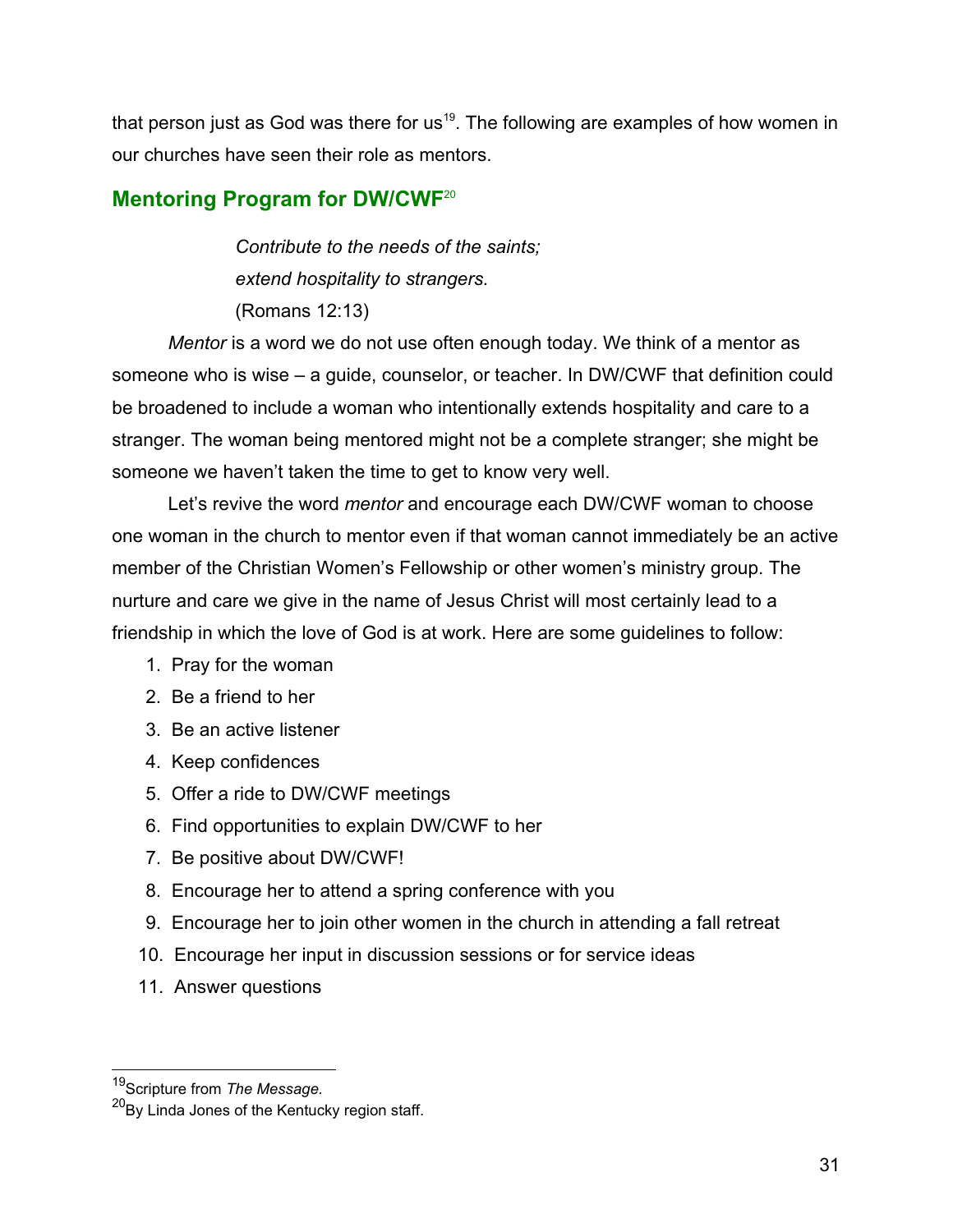# <span id="page-31-0"></span>**Young Women's Mentoring Program**

This program was birthed out of our Disciples Women's Board Retreat. We brainstormed what kind of ministry we would like to see our women support. One of the ideas was a young women's mentoring group. We have a number of young women who know one another, but were not really connected with one another or with women in general in the church. We knew from the experiences of some of our board members those women especially, who did not have a lot of extended family members in their lives, had benefited from the women they had known in the church. They believed their connection with these women helped them tremendously in their walk with God and life in general.

Our first step was to talk with some of the young women and discuss organizing them to meet once a month or so for some classes and or Bible study. Some had already expressed interest and others were very interested.

Next we created a survey asking them what they would be interested in. We handed it out with a cover letter explaining what our hope was. We also mailed it to women outside our church we thought might be interested. After receiving them back, we met and designed the first meeting and set the date. One of the main goals was to be sure that this looked like what they wanted and not what we thought it should be. We had them prioritize the classes they had selected, such as budgeting, how to raise your children to know God, how to choose the right guy, and various other topics. The classes are being taught by any of the five women who are sponsoring this, or other women from our church or a social service organization called Love Inc. We work in teams of two and provide spiritual focus and refreshment. At this time they are meeting two Mondays a month; the first one is a class and the second is for discussion about the class and fellowship time. We agreed every meeting had to have child care and because we had no budget yet for this, one of our team members would volunteer child care.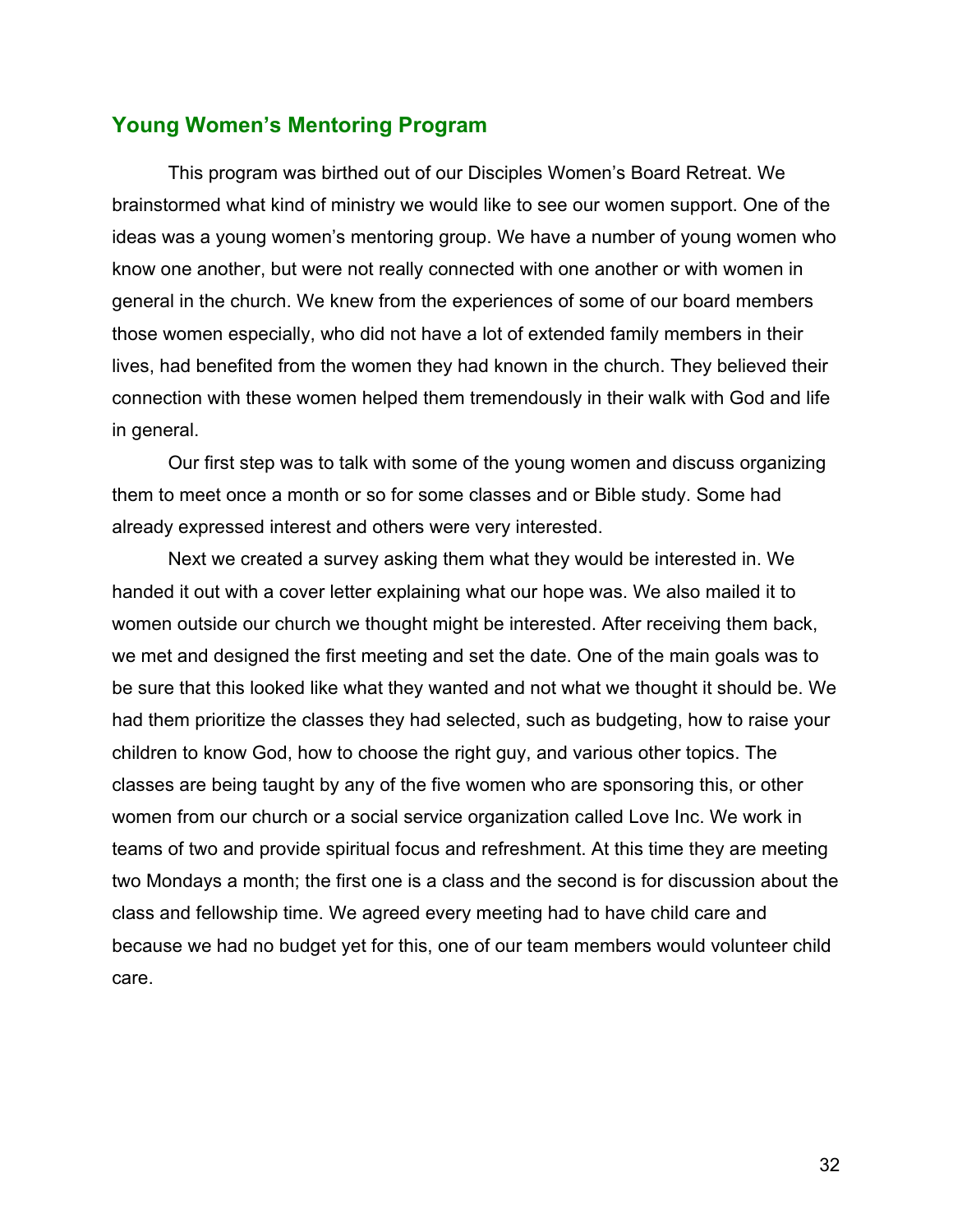# <span id="page-32-0"></span>**S.I.S.21**

# **(Sisters in Support, Sisters in Spirituality, Sisters in Service)** *A mentoring program to disciple women in the mission of Jesus Christ.*

We have so many women of strong faith and vast experience living for and with others to bring about abundant life, and we need a new way for our women of faith to pass on their strong faith and their passion for mission.

One of the purposes of CWF is to provide opportunities for women to grow in their faith. S.I.S. is a year-long program that will pair up women who are active in CWF with women who are not active in CWF, either attending church or not. This can be done in group activities, but can also be done individually.

Each pairing would be initiated by the active CWF woman, continue for one year, and include:

### • **Time Spent Together at Church**

- seek the woman who is not active in CWF out at church
- sit with her during worship (even if you must sit in a different place)
- visit with her during coffee hour

# • **Time Spent Together Monthly Outside of Church**

- lunch after worship or anytime
- breakfast before church
- home visit
- **Support Activities**

 $\overline{a}$ 

- phone just to see how she's doing at least once a month
- Birthday card (and any other celebration)
- pray for her daily and sometimes let her know you have prayed for her

# • **Share Life as Women in Christian Fellowship**

- share important parts of your own spiritual journey with her, and any tools that have been helpful to you such as:
	- **Scriptures**
	- Journal writing
	- **Stories**

<sup>&</sup>lt;sup>21</sup>Submitted by Emily Guentert, retired staff, Upper Midwest Region.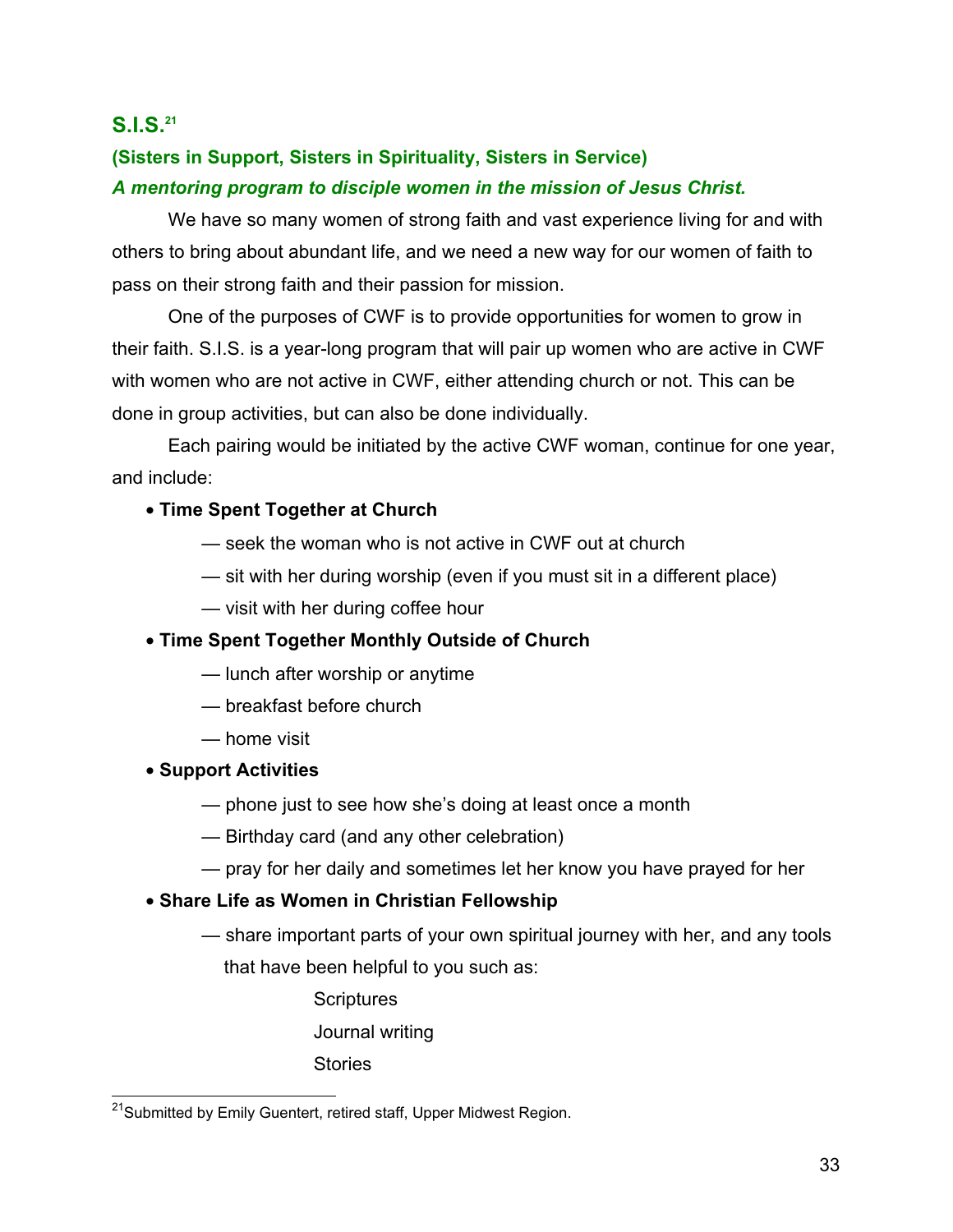<span id="page-33-0"></span>— Spiritual places where you felt God's Spirit

Books

**Devotions** 

Faith Experiences

# • **Share a CWF event you participate in if you know she can't come.**

# **Nurturing the Girl Child Financial Workshop22**

**OBJECTIVE:** To plan a workshop for junior high and high school girls to learn about personal finances.

### **Schedule**

| <b>Registration and Refreshments</b>           |  |
|------------------------------------------------|--|
| Keynote Speaker, Jennifer Miceli               |  |
| <b>Dismiss to First Session</b>                |  |
| Session – Tell your Money to Go to Work        |  |
| Session – Check it out – Amounts Count         |  |
| Session – Plastic Money – a Revolving Door     |  |
| Session – White Knight Myth                    |  |
| Session – How to Sell Yourself                 |  |
| Session - Budget or Bust                       |  |
| Session - You May Not Know Your Uncle Sam, But |  |
| He Knows You!                                  |  |
| <b>Book Sales--Fun Facts</b>                   |  |
| Lunch and closing talk on stewardship          |  |
|                                                |  |

- 1. During the event we will have ways for them to use some of the skills they are learning. They will win prizes.
- 2. A packet for each registrants includes:
	- a. Schedule

 $\overline{\phantom{a}}$ 

<sup>&</sup>lt;sup>22</sup>Example is from First Christian Church Torrance, California.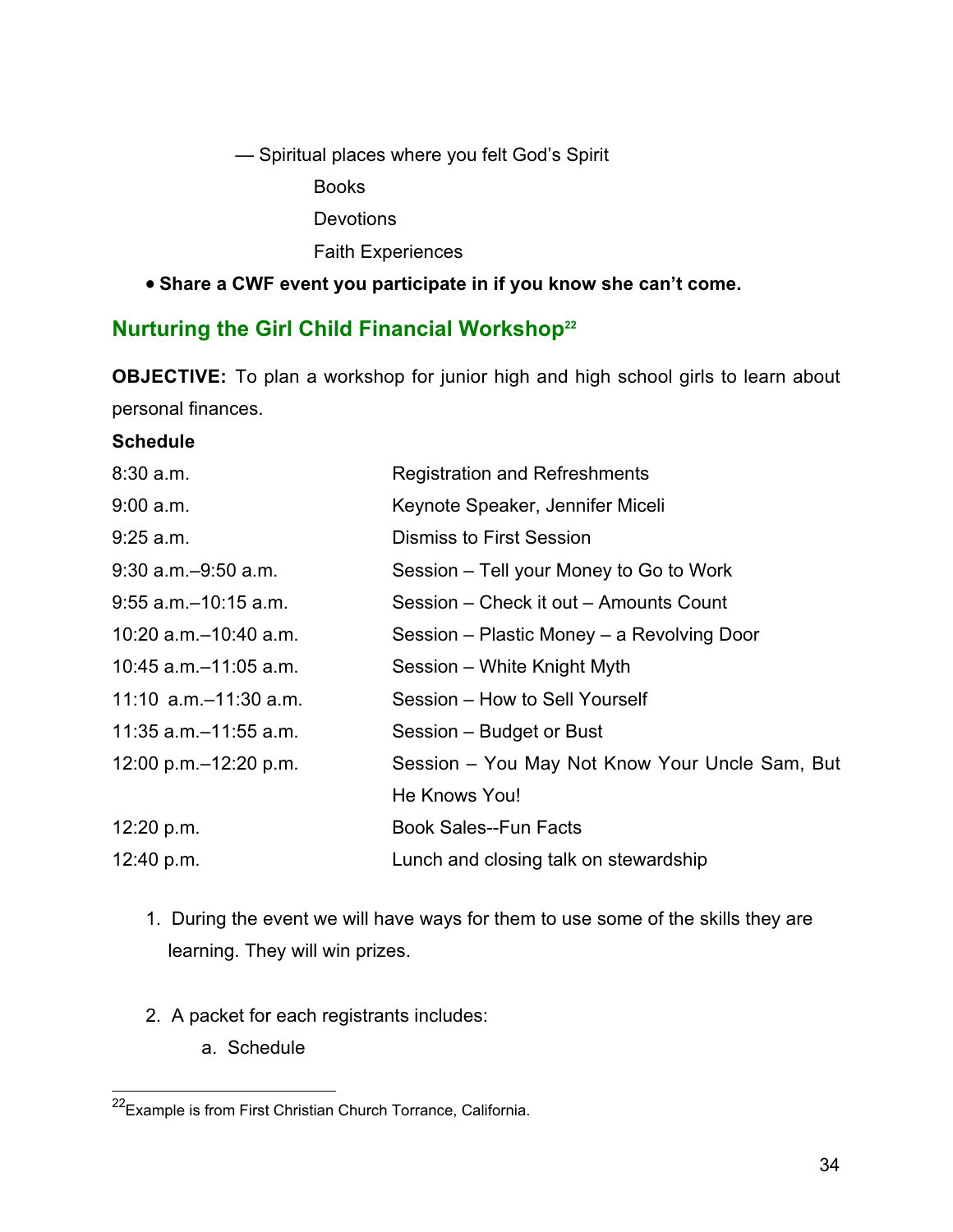- b. One-page description of each session
- c. Worksheet or outline for each session
- d. Name tag
- e. List of books for sale
- f. Free stuff
- 3. Contact financial institutions for give-away items
- 4. Schedule one adult workshop during each session time

### **Description of Sessions and Outlines**

### *Tell your money to go to work*

In this session you will learn about savings, including simple vs. compound interest and savings accounts. You will also learn different methods of investing your money, such as CDs, U.S. Savings Bonds, stocks, bonds, and mutual funds.

### **Tell Your Money to Go to Work Tips on Saving and Investing**

- 1. Your Savings Account
	- a. Simple interest vs. compound interest
	- b. Interest (ACTIVITY)
	- c. Yield
	- d. Savings account (ACTIVITY)

Deposit slips

Personal savings account record/reconciliation

- 2. How to Make Money with Money
	- a. Where has the money gone? (ACTIVITY)
	- b. Save regularly and watch your savings grow
	- c. CDs Certificates of Deposit
	- d. U.S. Savings Bonds
	- e. Stocks, bonds, mutual funds
- 3. Handouts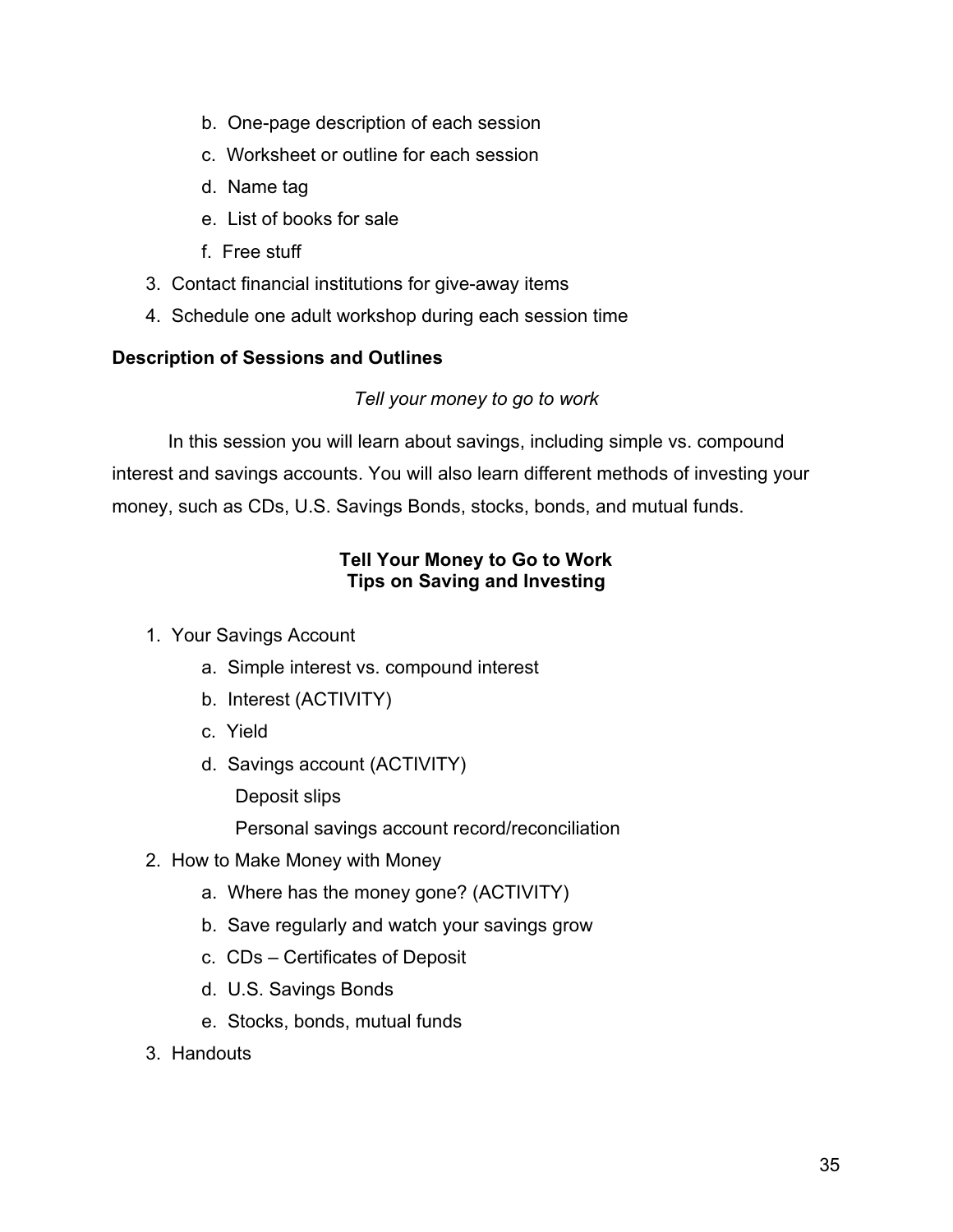### *Check it Out — Amounts count*

Learn in this session how to open a checking account, write checks and reconcile statements.

### CHECKING ACCOUNTS

- 1. Account Shopping
	- a. Check around before opening an account
		- i. Minimum balance
		- ii. Service charges
		- iii. ATM card
- 2. Keeping Records
	- a. How to write a check
	- b. Check register
		- i. Recording checks
		- ii. Deposits
		- iii. ATM deductions
- 3. Balancing Act
	- a. Reconciling statement
		- i. Compare checks and deposits
		- ii. Surprise bank charges
		- iii. Missing transactions
- 4. Check Advantages
	- a. Safety
	- b. Convenience
	- c. Record of spending

### **Plastic Money—A Revolving Door**

Understanding credit cards helps you make responsible decisions when using them. This will help you develop a good personal credit history. We'll explore the types of credit cards, how to use them responsibly, and prevent them from becoming a longterm burden.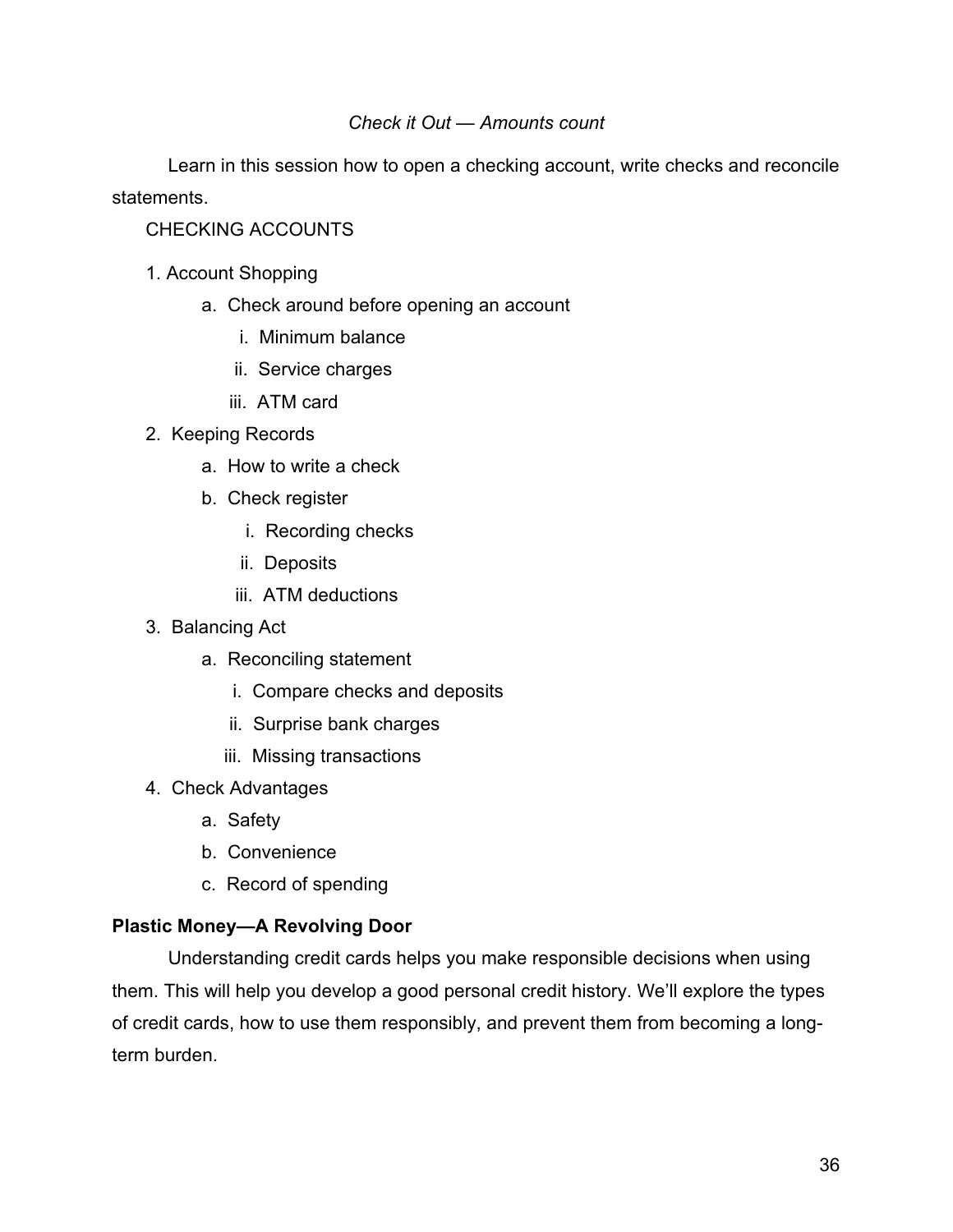- 1. Types of Cards
	- a. ATM
	- b. Debit
	- c. Credit
- 2. Why Would I Want a Credit/Debit Card?
	- a. Emergencies
	- b. Earn rewards and rebates
	- c. Establish a credit history
- 3. Decision Making
	- a. Need or want
	- b. Budgeting
	- c. Control impulses
- 4. Reading Your Statement

### *White Knight Myth*

Learn the importance of taking care of yourself now, and preparing for your future. How many of you believe you don't have to worry about your financial life because at some point you will have a husband there to take care of you? IF YOU BELIEVE THIS, YOU ARE A VICTIM OF THE WHITE KNIGHT SYNDROME.

- 1. What is the White Knight Syndrome?
- 2. What happens if you have a White Knight and he rides off?
- 3. Importance of knowing what is going on in your financial life and how to take care of your finances if you ever needed to.
- 4. Importance of having an education.

Here are some other myths and syndromes to be aware of

- 1. The Myth of the Big Bundle you need a lot of money in order to invest productively.
- 2. The Credit Card Myth you need to pay off your credit cards before you can invest.
- 3. The Tax Myth your taxes will be lower when you stop working.
- 4. The Femininity Myth competent investing isn't very feminine; it draws on qualities and skills that don't come naturally to women.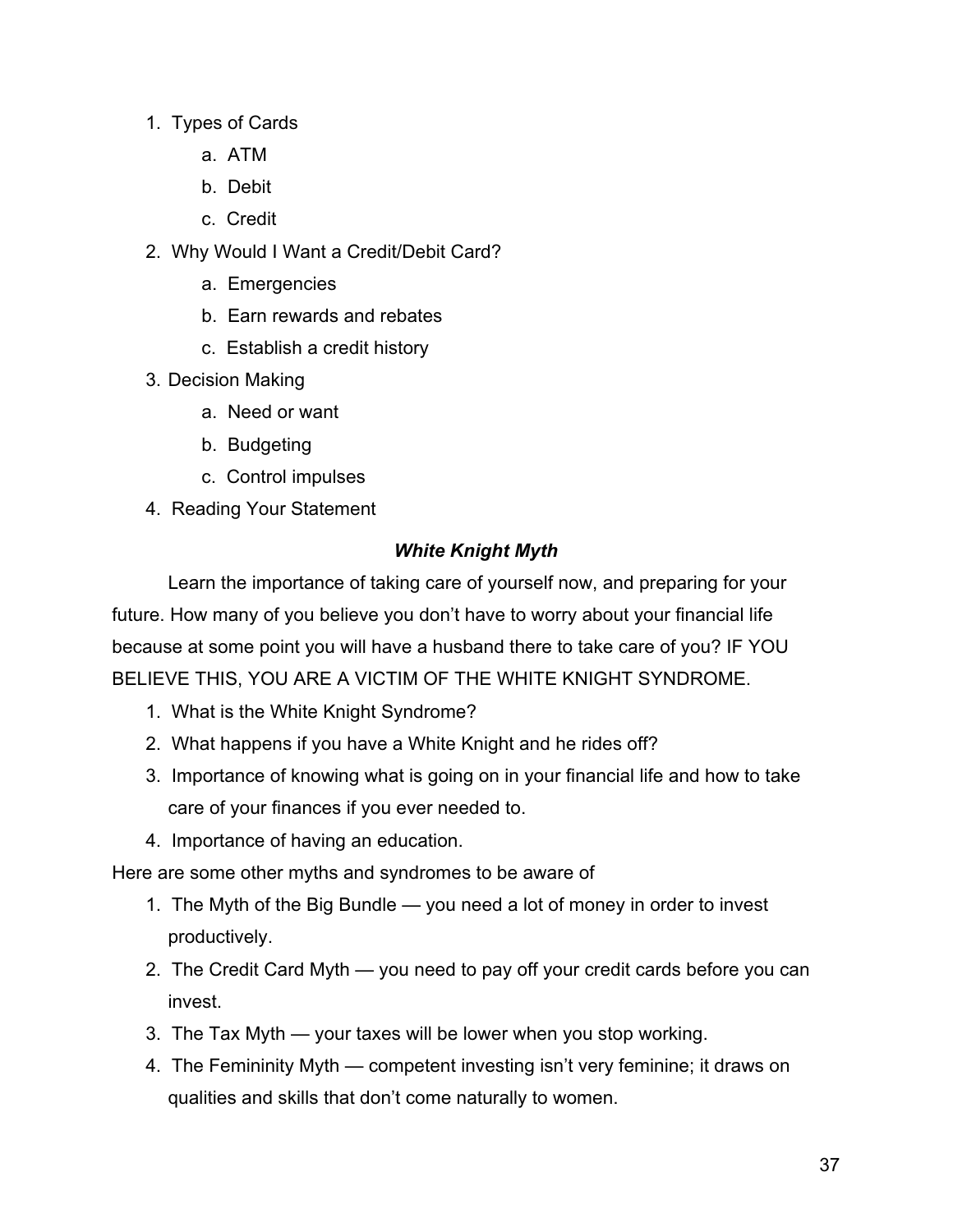### *How to Sell Yourself: Resumes and Job Interviews*

Learn how to write a resume, and how to fill out a job application. Also, you will learn the importance of your appearance, and how to conduct yourself in an interview.

### **Essentials of a Resume**

Name

**Address** 

Telephone Number

Job Objectives or Position Desired

Employment Dates

Job Titles

Company Names

**Responsibilities** 

**Endorsements** 

**Education** 

Professional Training

A resume is like baking a cake. If you have the main ingredients, how you mix and measure is what makes it unique to you. Have fun doing it, keep it simple, and make it mirror you.

*Applications*

# **Essentials of an Application**

Have in your possession the following:

- 1. Personal reference: name and phone number of someone you know well and trust.
- 2. Professional reference: Pastor, teacher, Sunday school teacher, etc.
- 3. Drivers' license or school identification card
- 4. Social Security card

Job applications should be filled out completely, leaving no question unanswered.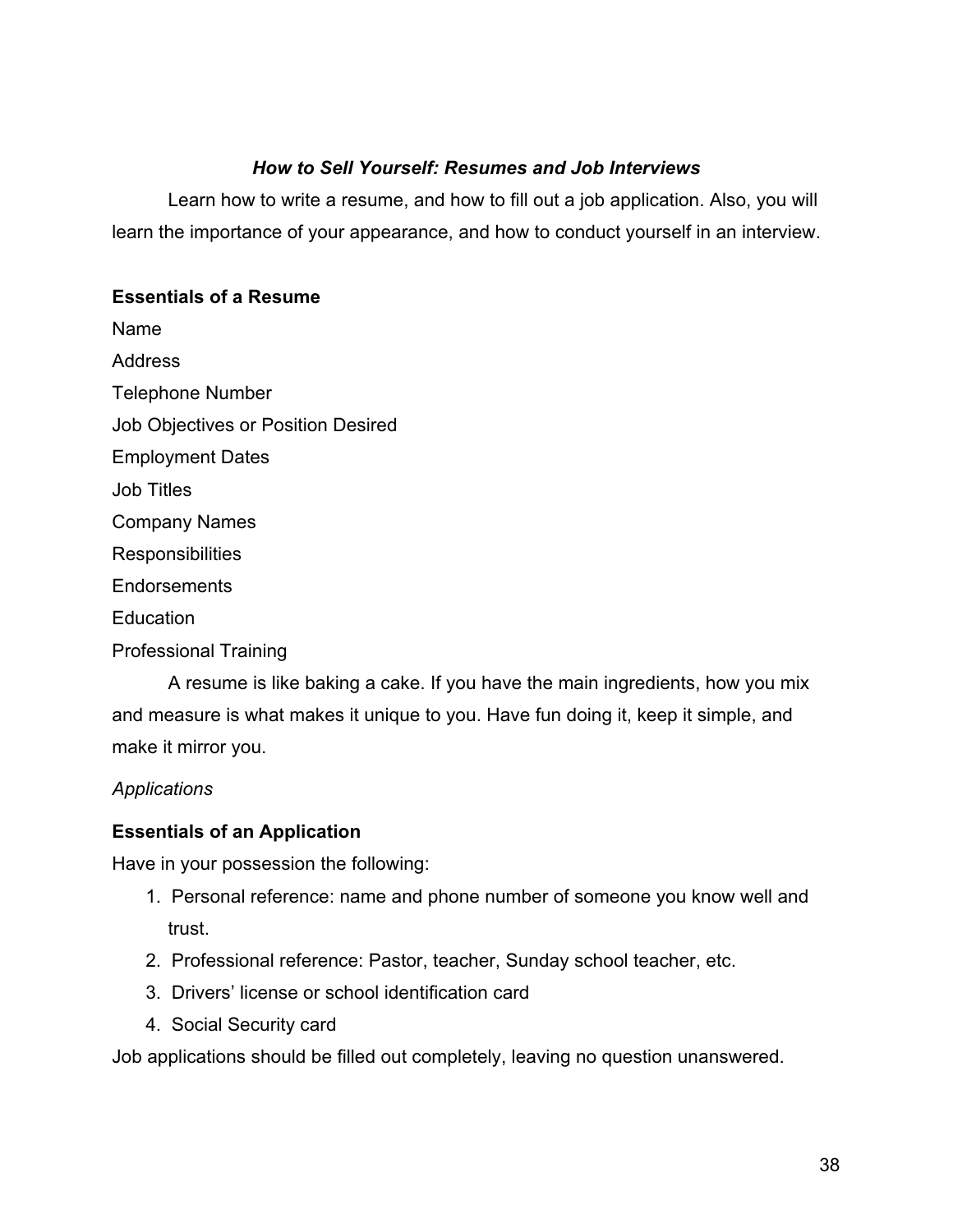### **Budget or Bust**

This session will help you discover how much you value money and how to evaluate what you do with it. We will show you how to set up and maintain a budget, keep track of all your earning, saving, giving, and spending…and how to have fun doing it!

- 1. What Is Considered an Income?
	- a. Allowance or lunch money
	- b. Gifts birthday & Christmas
	- c. Work a list of jobs
- 2. Getting a Handle on Your Money: Working out the percentages of your earnings to fit the following accounts, using labeled envelopes and index cards.
	- a. Necessities lunch, bus fare, etc.
	- b. Savings junior savings account
	- c. Giving pledge (promise) card
	- d. Spending wise choices
- 3. Where Does My Money Go?
	- a. Creating a monthly chart to record your expenses and earnings.
	- b. Example: Earning record for the month of

| Date   | Income Source                  | Amount  |
|--------|--------------------------------|---------|
| 4/1/00 | <b>Babysitting for Jensons</b> | \$10.00 |
|        |                                |         |
|        |                                |         |

- 4. Finding a Budget That Works for You.
- 5. Setting Goals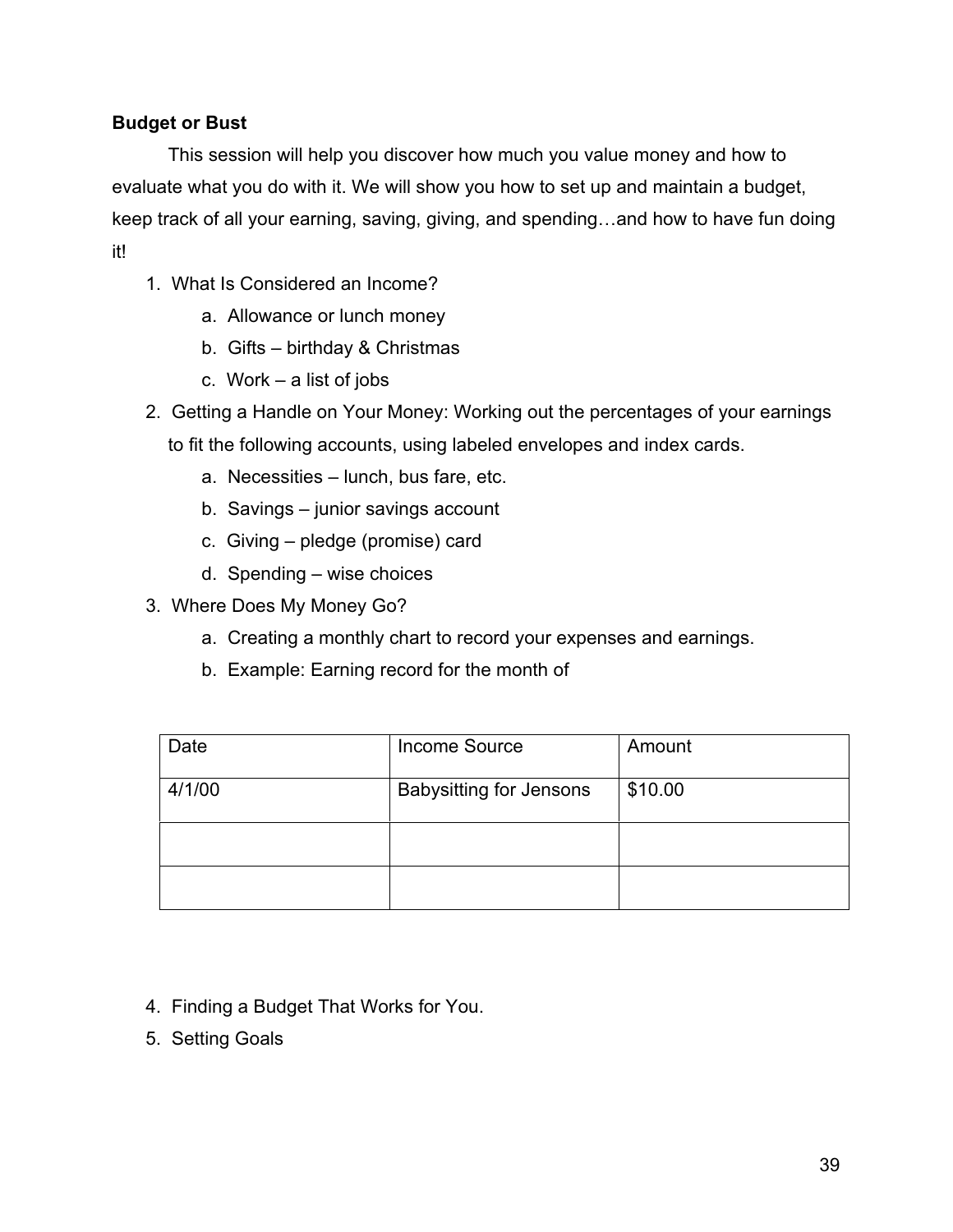### <span id="page-39-0"></span>**You May Not Know Your Uncle Sam, but He Knows You!**

Learn about income, paychecks, deductions, and making a major purchase. What withholdings are pre-tax or after tax? How much is withheld from your paychecks for Social Security/Medicare/disability Insurance? How well prepared will you be?

Here are some questions to consider before making the purchase of a car, for example:

- 1. What is the difference between your gross and net income?
- 2. What is negotiating power?
- 3. What should you consider when purchasing a car?
	- a. your short and long term needs
	- b. what you can afford
	- c. what size car (two-door/four- door)
	- d. all of the above
	- e. none of the above

# **Diamonds in the Ruff**

Precious stones made smooth

*(Ezekiel 28:13, Luke 21:5)*

**"Diamonds in the Ruff"** is a mentoring program founded in June 2003 by Sisters Annette Miller, Tiffany Gossett, and Courtney Stanton, collectively known as "WIP" (Women In Prayer). WIP are members of the East 105th Street Christian Church (Disciples of Christ) and our pastor is Elder Phillip Bereal. With the approval of our pastor and the support of our congregation, WIP was able to start and complete a successful year of Diamonds in the Ruff and is approaching the end of its second year.

 "WIP" has increased in membership since the founding of Diamonds in the Ruff. Sisters Leisa Pugh, Karen Williams, Tenia Penn and Shonda Robinson are women who have come aboard and accepted the call to mentor. These women have donated their time and gifts to ensure the success of Diamonds in the Ruff through the necessary planning, cooking, and meeting required for this program.

 Diamonds in the Ruff can be tailored to fit the needs of every congregation. The one component that congregations must have is a team of willing servants who will work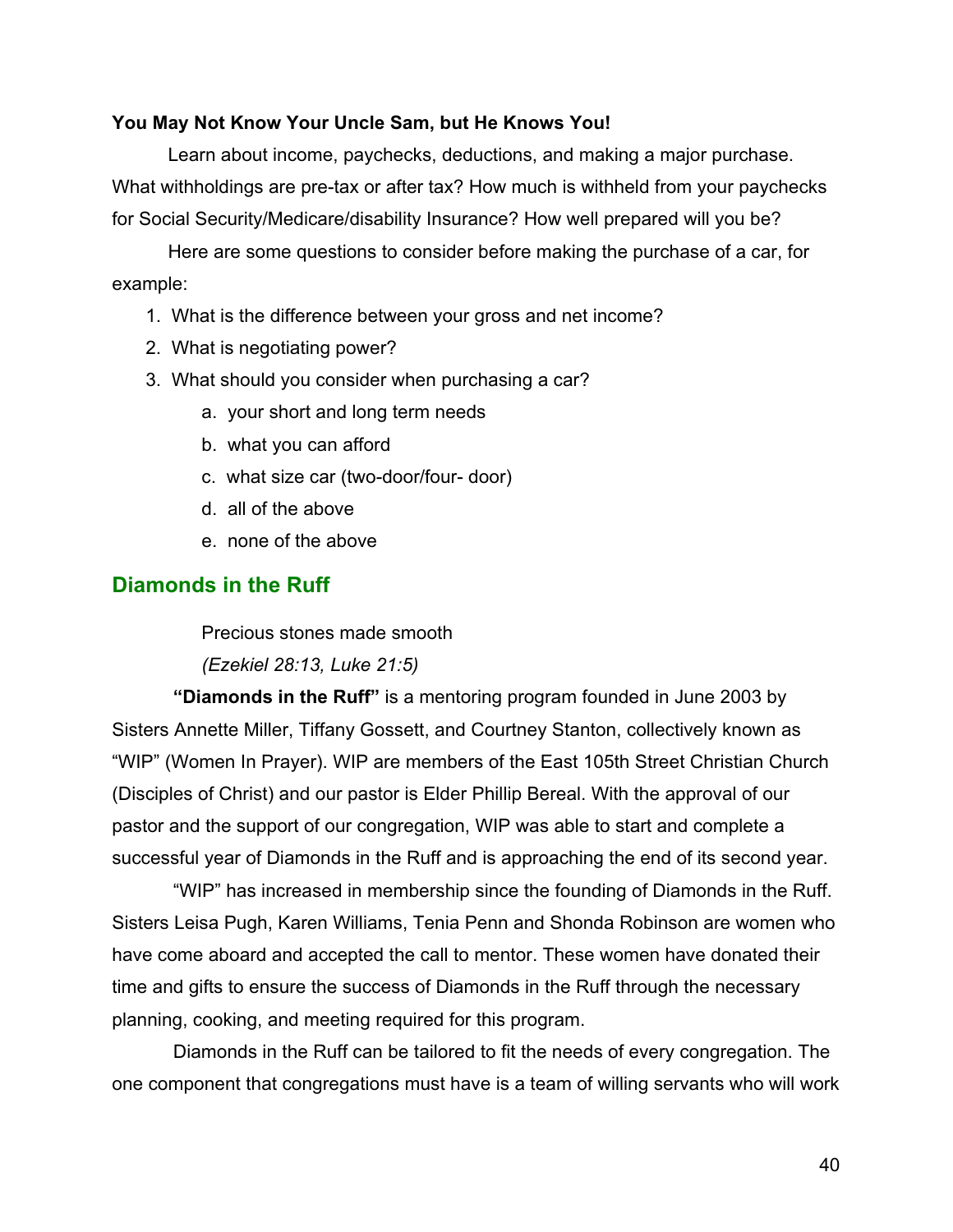together and make themselves available to encourage, uplift, and train young girls to become virtuous women of God.

### **Program Design**

**Mission:** To empower young girls with self-confidence, self-awareness, and a love for God through fellowship and mentorship.

### **Target participants:**

Diamonds (girls): ages ten to seventeen

Mentors (women): Seasoned, faithful members of the congregation

**Program Duration:** Six months, three phases

- **Phase I:** Application process, interviews (potential mentors, diamonds, parents), and fellowships
- **Phase II:** Diamond and mentor pairing, diamond and mentor fellowships, WIPsponsored workshops
- **Phase III**: Assessment; banquet, essays, certificate

The first year of Diamonds in the Ruff resulted in parade exposure, a change in girls' attire at church, and increased worship participation, and relationships have formed between the younger sisters and seasoned sisters of faith, bridging the gap.

 Personal testimonies have been that some young ladies who didn't have any friends at church or at school have become more confident through the program and have successfully made friendships in both arenas. Some young ladies realized that their attitudes must change in order to work in a group and maintain a peaceful atmosphere. Yet others have been blessed with a new family.

Mentors realized that they cannot always have things their way, and when working with an active young person they must maintain consistency and persistence along with compromise. Last, when the young men of our church saw how the young ladies were becoming active and getting exposure, they began to cry out for attention from the men of the church, bringing them into accountability. Thus, in January 2004, Men of Honor, Cross and the Sword Fraternity was begun. These are just a few of the successes that confirm the need for a "Diamonds in the Ruff" program in every community and congregation. According to Titus 2:3–5, mentoring is scriptural and based on statistics, pregnancy, AIDS/HIV, and suicide are increasing among teenage